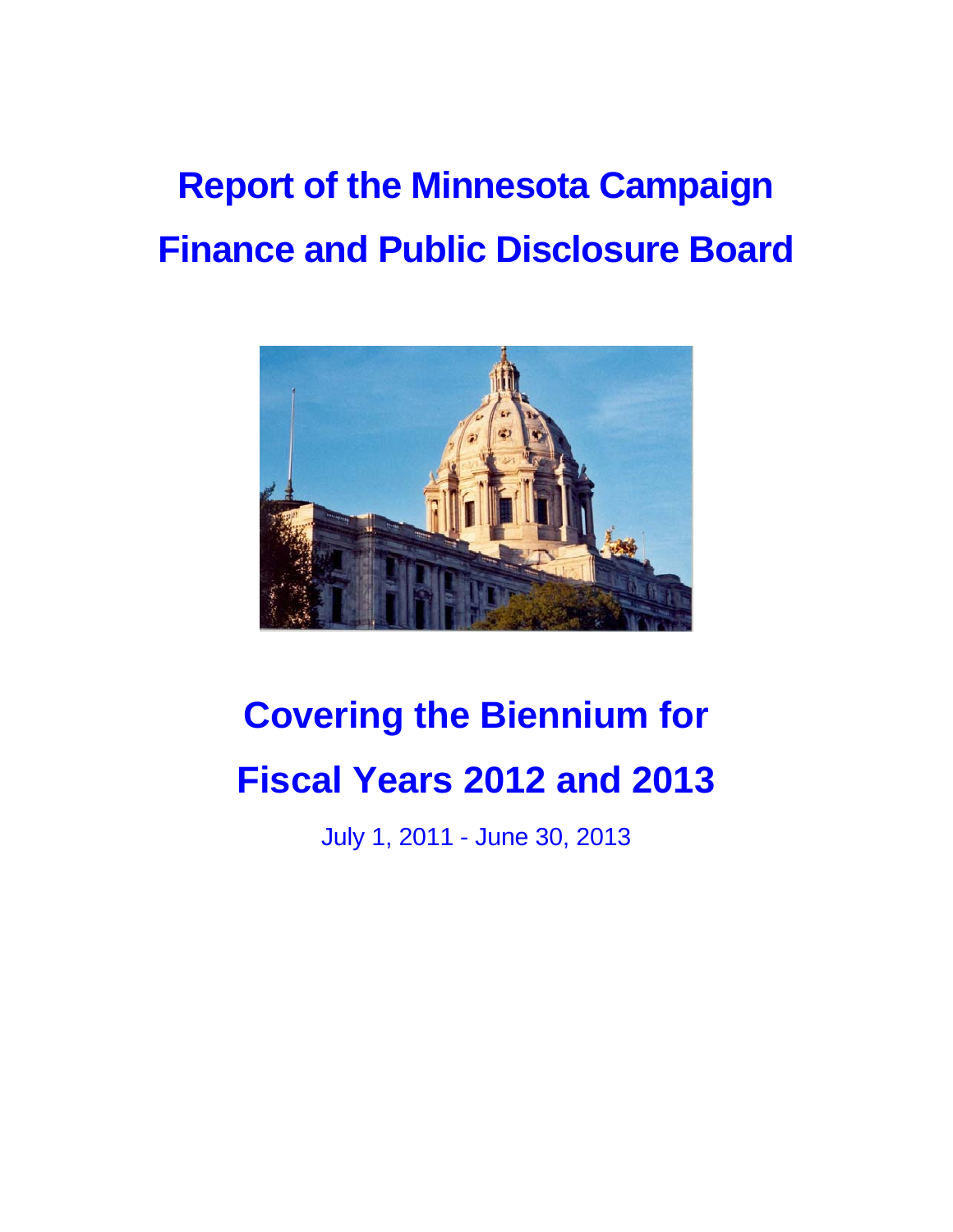Issued: November 5, 2013 CAMPAIGN FINANCE and PUBLIC DISCLOSURE BOARD Suite 190, Centennial Building 658 Cedar Street St. Paul MN 55155-1603

Telephone: (651)539-1180 or (800)657-3889 Fax: (651)539-1196 or (800)357-4114 Email: cf.board@state.mn.us Website: http://www.cfboard.state.mn.us

This document is available in alternative formats to individuals with disabilities by calling (651)539-1180, (800)657-3889, or through the Minnesota Relay Service at (800)627-3529.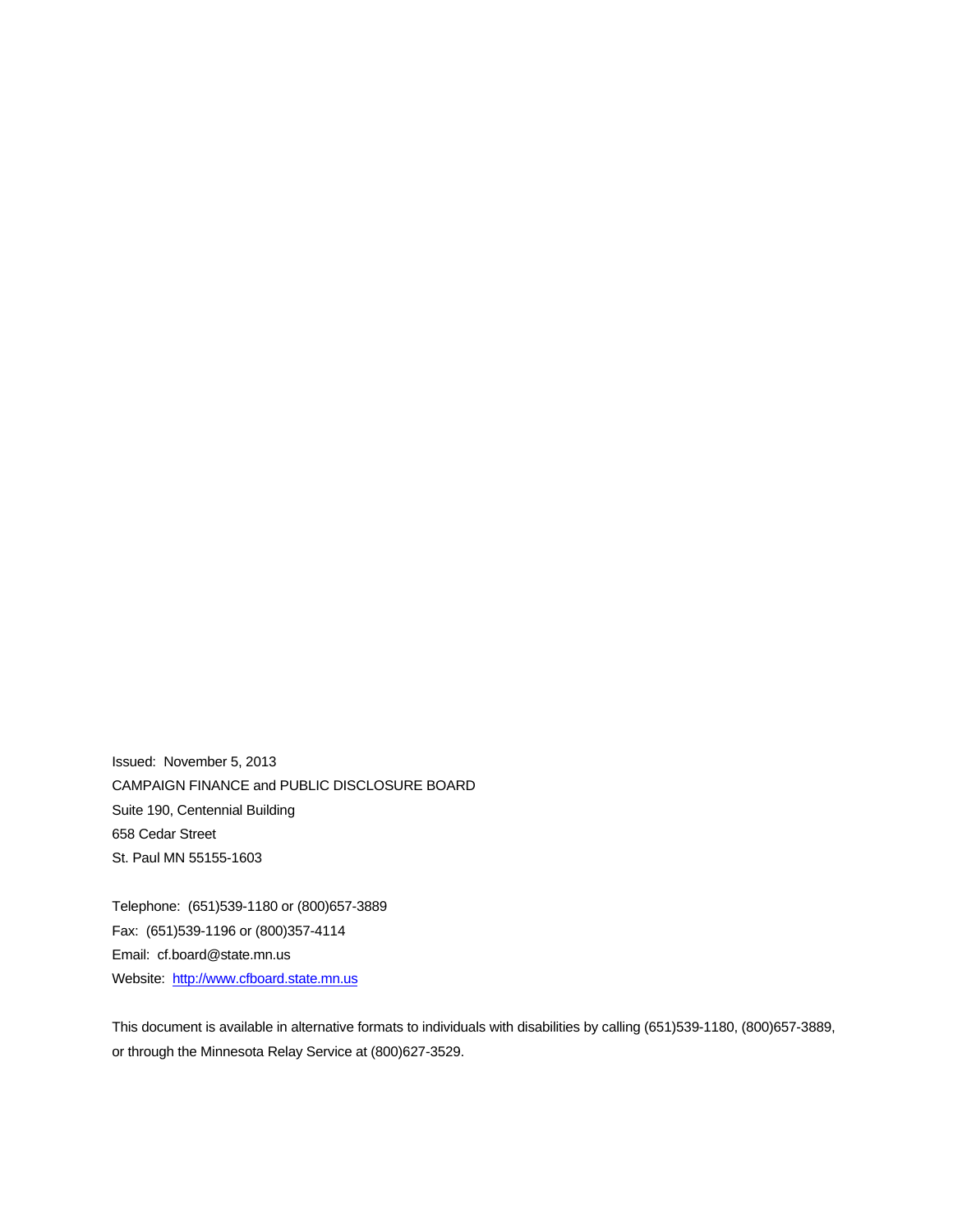## **Minnesota Campaign Finance and Public Disclosure Board**

**DATE:** November 5, 2013

- **TO:** The Honorable Mark Dayton, Governor The Honorable Sandra Pappas, President of the Senate The Honorable Thomas Bakk, Senate Majority Leader The Honorable Paul Thissen, Speaker of the House The Honorable Erin Murphy, House Majority Leader The Honorable David Hann, Senate Minority Leader The Honorable Kurt Daudt, House Minority Leader
- **FROM:** Deanna Wiener, Chair Campaign Finance and Public Disclosure Board

#### **SUBJECT:** Report for the Biennium July 1, 2011, through June 30, 2013

Pursuant to Minnesota Statutes chapter 10A.02, subdivision 8 (a), the Campaign Finance and Public Disclosure Board submits this report of the Board's activities during the 2012 – 2013 biennium.

The Board, consistent with its objectives and administrative procedures, provided guidance to the thousands of individuals and associations whose disclosure of certain political, economic interest and lobbying activities is regulated by the Campaign Finance and Public Disclosure Act, Minnesota Statutes, Chapter 10A.

Included in this report is information about the campaign finance disclosure associated with the 2012 election cycle, the filing of lobbyist disbursement and lobbyist principal reports, and the filing of statements of economic interest by public officials.

Throughout its activities the Board strives to accomplish its mission; which is to promote public confidence in state government decision-making through development, administration, and enforcement of disclosure and public financing programs and ensure public access to and understanding of information filed with the Board.

We recognize the importance the State of Minnesota places on public disclosure laws and the regulation of campaign finance activity and appreciate the trust placed in the Board and its staff by the Legislature and the Office of the Governor.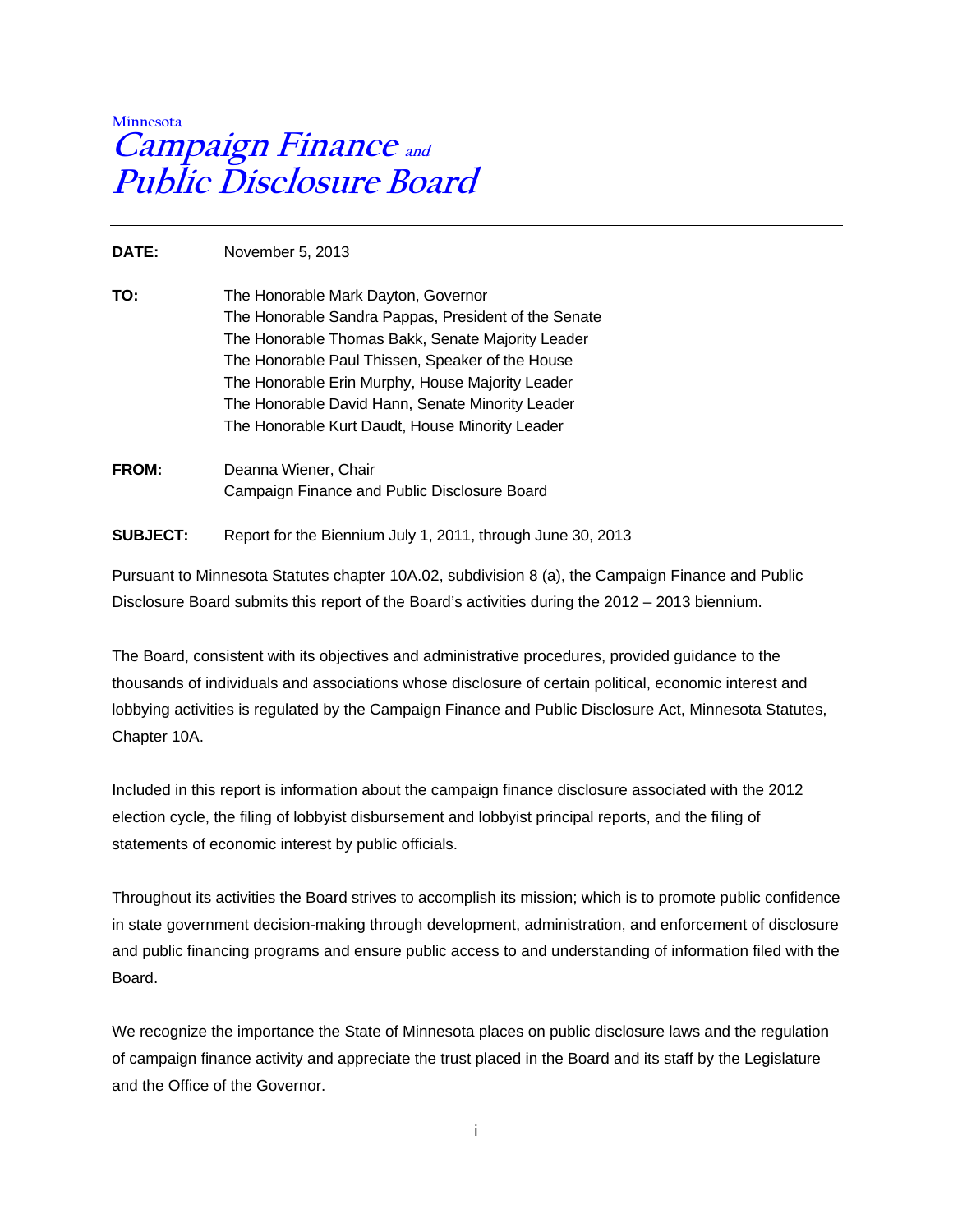#### **TABLE OF CONTENTS**

| Penalties Paid for Late Filing of Disclosure Reports and other Violations of Chapter 10A 37 |  |
|---------------------------------------------------------------------------------------------|--|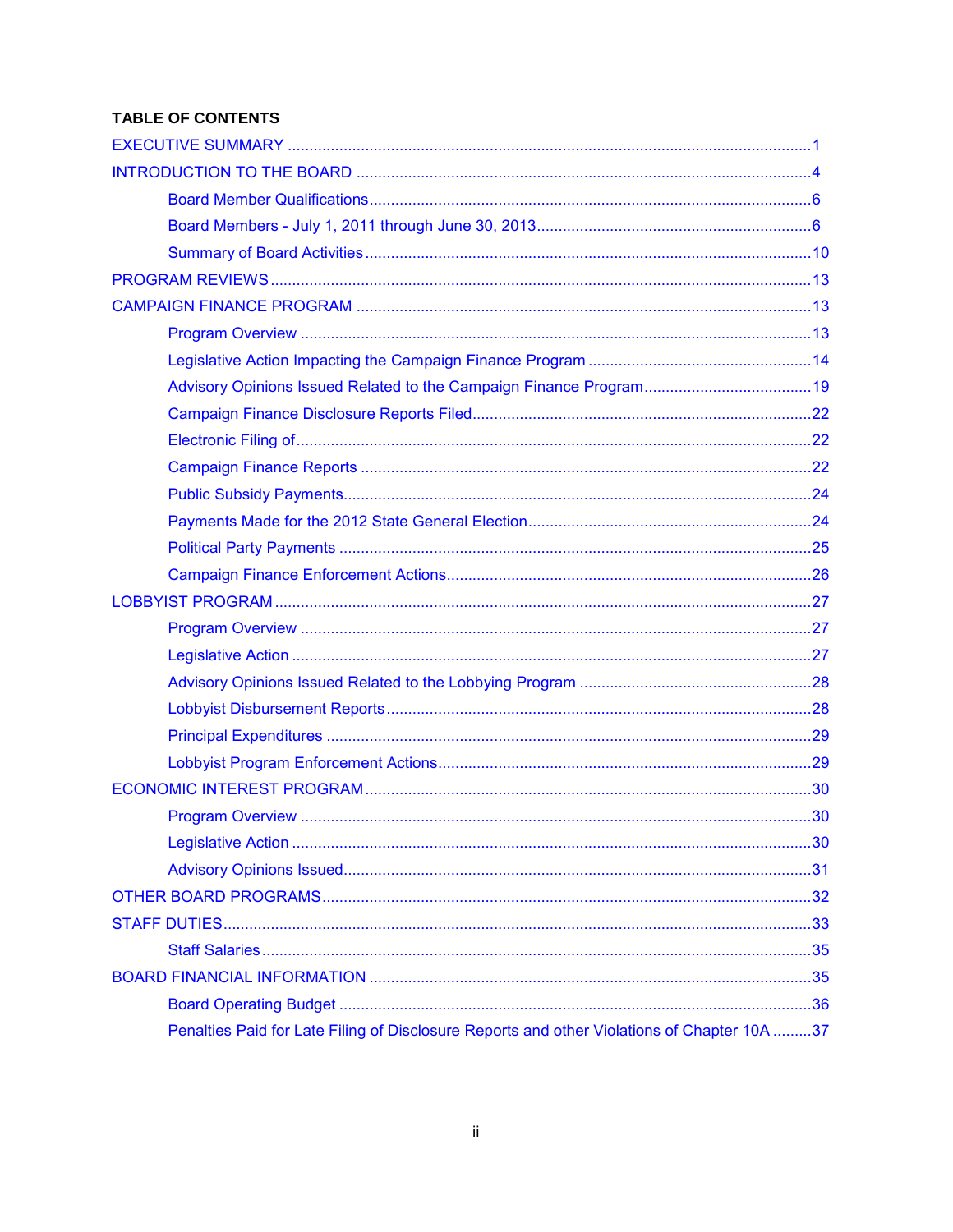#### <span id="page-4-0"></span>**EXECUTIVE SUMMARY**

The Campaign Finance and Public Disclosure Board is charged with the administration of the Campaign Finance and Public Disclosure Act, Chapter 10A of Minnesota Statutes. During the fiscal years 2012 and 2013 biennium the Board faced challenges in the administration and enforcement of Chapter 10A. In particular the redistricting of legislative boundaries for the 2012 election; and the reporting and compliance issues for committees and funds making expenditures in support or opposition to two constitutional amendments on the 2012 ballot were issues that required large amounts of the Board's resources for the biennium.

The effect of legislative redistricting on both candidates and political party units registered with the Board was significant. Candidate committees and political party units based on legislative districts routinely elected new officers after redistricting and often changed the party unit's name to reflect the new district boundaries. Board staff worked hard to ensure that all needed amendments and registrations were filed and that the Board had up-to-date treasurer contact information so that the 2012 election year reports were filed in a timely manner. During the 2012 election the Board also made \$1,949,951 in public subsidy payments to 348 legislative candidates.

The proposed constitutional amendments on the definition of marriage and voter identification created a great deal of interest and activism in the 2012 election. It also brought individuals and associations not usually involved with elections into the registration and reporting requirements of Chapter 10A. This influx of new people into the regulated community was complicated by disclosure requirements in Chapter 10A that had not kept up with recent court decisions on the disclosure that may be required from an association that has a primary purpose other than to influence the election or defeat of candidates. It became clear to the Board that applying the existing Chapter 10A political committee registration and disclosure requirements to non-profit corporations and other associations that wished to have a voice in the debate on the constitutional amendments was at best constitutionally questionable because contributions to ballot questions do not have the potential for corruption or the appearance of corruption of elected officials.

As a result, the Board spent much of late 2011 and early 2012 deliberating on how it could interpret Chapter 10A so that the public was provided the highest constitutionally permitted level of disclosure of the use of money used to support or oppose the amendments. As a result of those deliberations the Board issued statements of guidance for use by associations spending funds to promote or defeat the constitutional amendments. The guidance did not have, and was not intended to have, the effect of law. Therefore, the guidance did not impose any new requirement or standard on individuals, associations, or political committees or funds. Instead, the guidance increased the amount of contributions that could be

1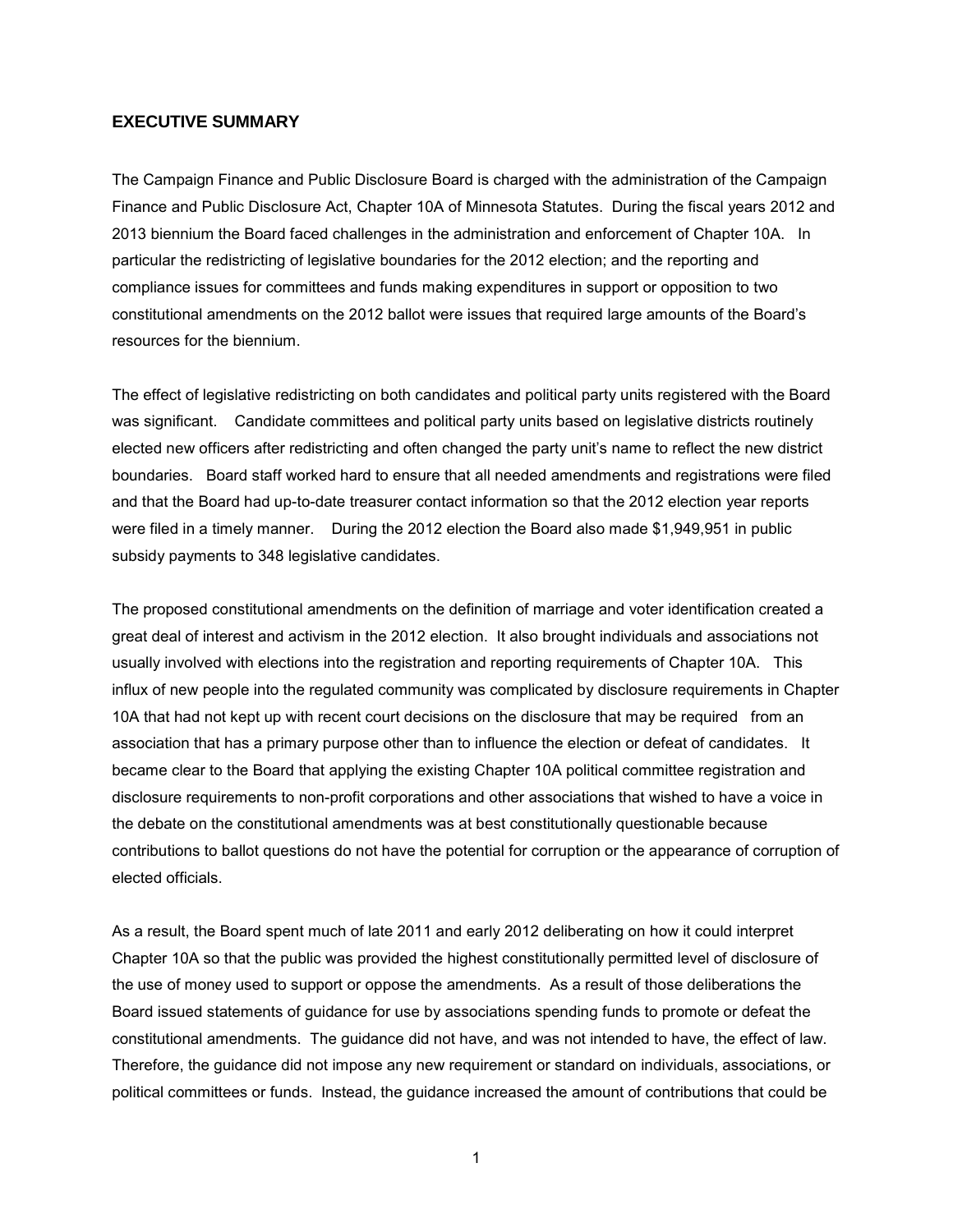accepted or the amount of expenditures that could be made before the Board would take action for failure to register a political fund. The Board also applied the existing disclosure provisions for independent expenditure political funds to ballot question political funds. As a result of the Board's recommendation, the 2013 legislature took the provisions of the Board's guidance on ballot questions and committees and codified them into Chapter 10A.

With the Board guidance on registration and reporting for ballot question funds and committees in place the Board further assisted groups active in constitutional amendment campaigns by issuing six advisory opinions on the disclosure required of ballot question committees and funds. The Board also investigated five complaints based on the activities of an association spending money to promote or defeat the constitutional amendments during the FY 2012 - FY 2013 biennium.

While the Board faced challenges in administering the campaign finance provisions of Chapter 10A the lobbyist program remained relatively stable. About 1,450 lobbyists were registered with the Board at any one time throughout the two-year period. The lobbyists represented about 1,300 principals. The principals reported total expenditures of \$ \$65,241,174 in 2011. In 2012 principals were for the first time required to break out the amount spent to influence administrative action by the Minnesota Public Utilities Commission from all other lobbying in the state. In 2012 the principals reported spending \$2,749,590 to influence the Minnesota Public Utilities Commission and \$59,060,155 on all other lobbying expenditures, for total expenditures of \$61,809,745.

The economic interest disclosure program for public officials grew from about 2,200 individuals required to file economic interest statements with the Board in in FY 2012 to 2,273 at the end of FY 2013. This number will grow significantly as legislation passed in FY 2013 will eventually add judges and county commissioners for all 87 counties to the list of public officials who file with the Board.

During the biennium the Board held twenty-three scheduled meetings and one special meeting to review legislative proposals. During the meetings the Board issued fifteen advisory opinions; reviewed and approved fifty findings of probable cause that resolved investigations based both on complaints filed with the Board and on inquiries initiated by the Board from the staff review of disclosure reports; and offered fifty-one conciliation agreements to resolve contribution and spending limit violations of Chapter 10A.

During the 2012 – 2013 biennium the Board's budget was sufficient to maintain only 7.6 full-time equivalent staff positions. Based on its current and historical workloads, the Board requested an increase in its budget sufficient to employ nine staff members. This request was made so the Board could provide the levels of professionalism and service expected by its clients and the public. The Board thanks the Legislature and the Governor's office for recognizing the importance of its work and approving an

2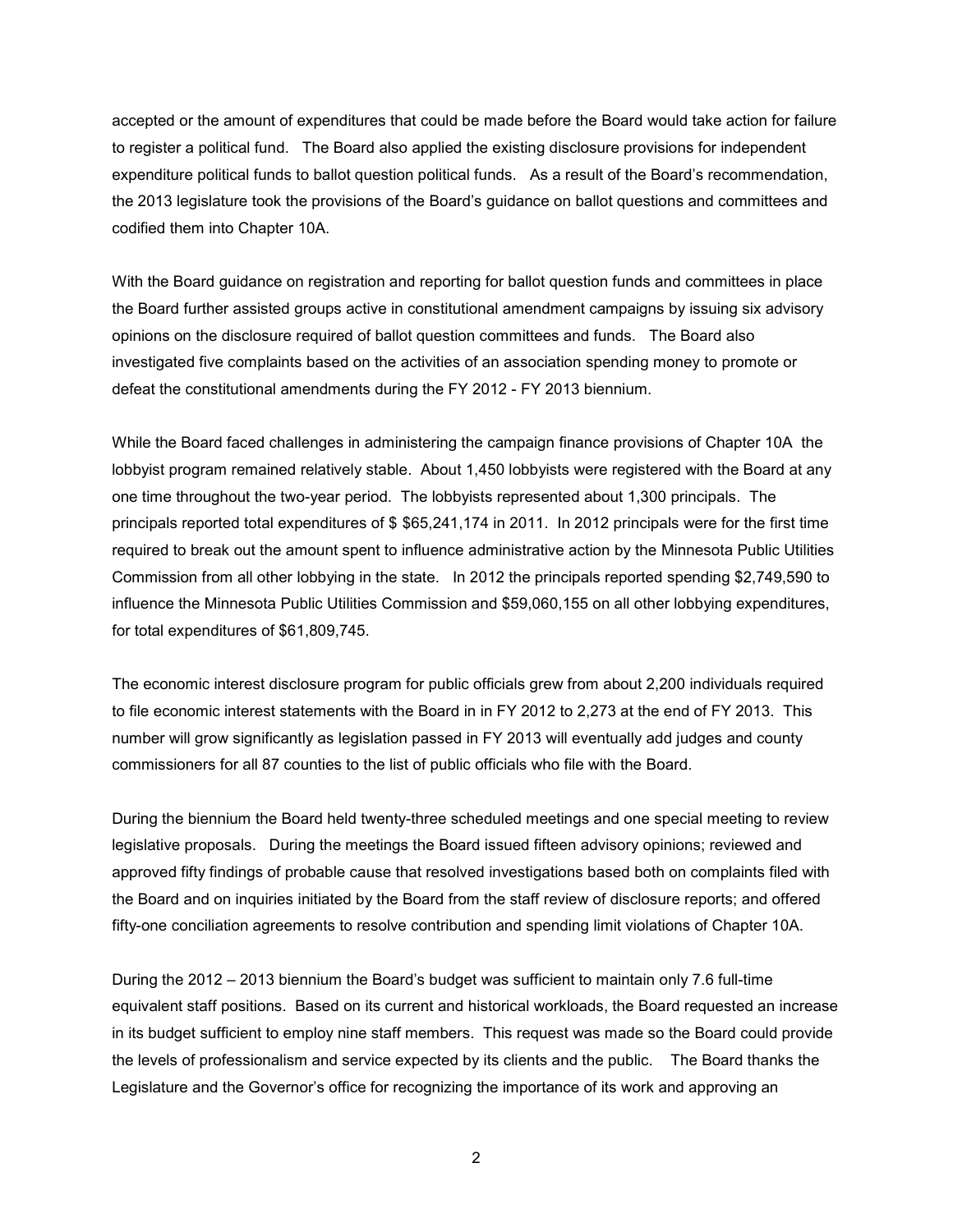appropriation increase for the upcoming 2014 – 2015 biennium that will allow the Board to maintain a staff of nine, and which will support technology projects that the Board will use to better serve the regulated community and the general public.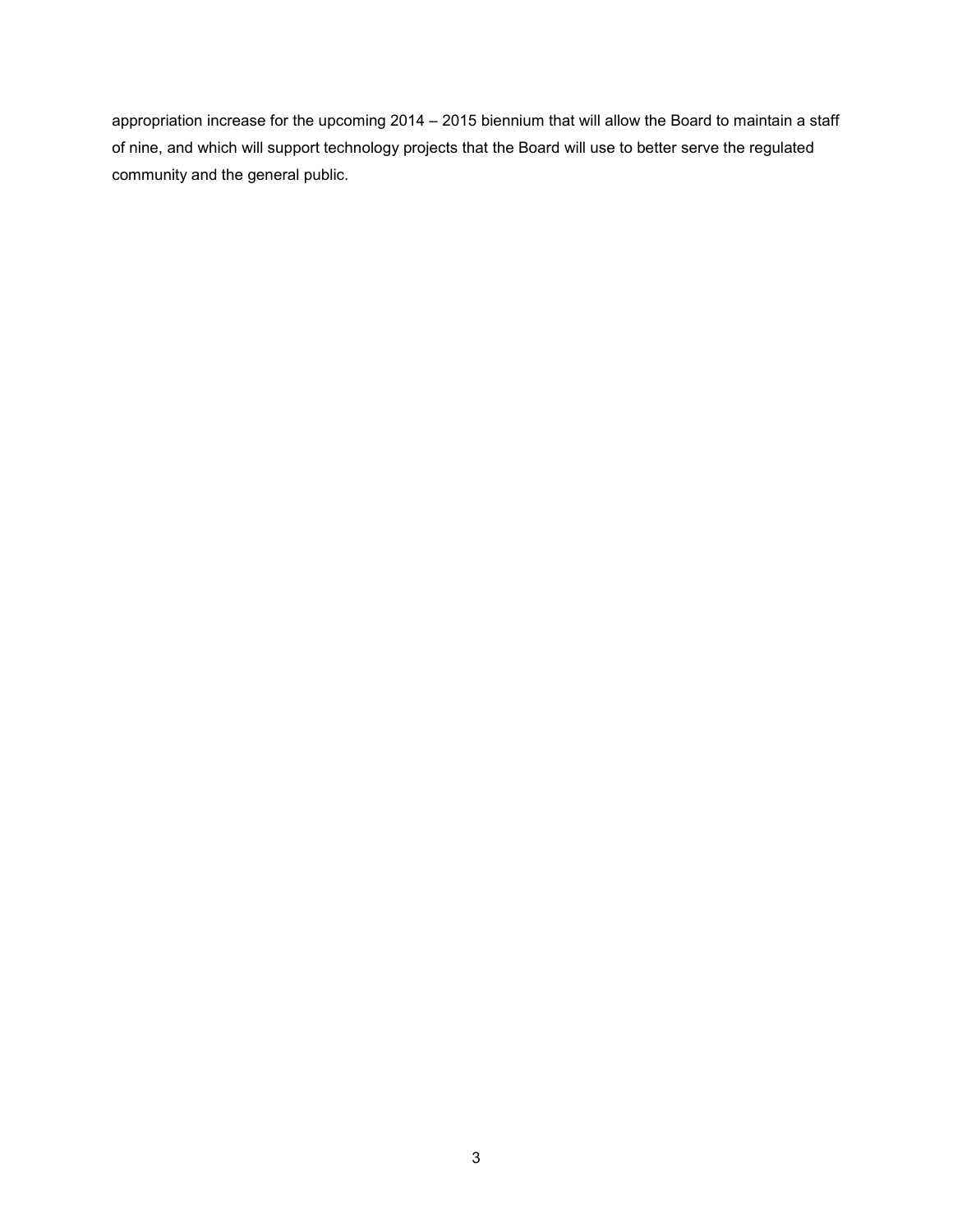#### <span id="page-7-0"></span>**INTRODUCTION TO THE BOARD**

**Authority The Campaign Finance and Public Disclosure Board was** established by the state legislature in 1974 through enactment of Chapter 10A of the Minnesota Statutes. Throughout its history the Board has enforced the provisions of Chapter 10A, promulgated and enforced Minnesota Rules 4501 through 4525, and issued advisory opinions to guide clients in meeting the chapter's requirements.

> New authority was given to the Board in Laws of 2013, Chapter 138, Article 1, which extended the Board's jurisdiction to three sections of Chapter 211B. Those sections are (1) 211B.04, which governs the "prepared and paid for" form of disclaimer, (2) 211B.12, which specifies the purposes for which campaign money may be legally used, and (3) 211B.15, which governs corporate contributions. The new authority is limited to those individuals and associations already under the Board's jurisdiction under Chapter 10A. The Board's new jurisdiction means that it may conduct investigations of possible violations of these statues and may also issue advisory opinions on these provisions. Article 1 of Chapter 138 went into effect on May 25, 2013.

**Mission Statement** To promote public confidence in state government decision-making through development, administration, and enforcement of disclosure and public financing programs which will ensure public access to and understanding of information filed with the Board.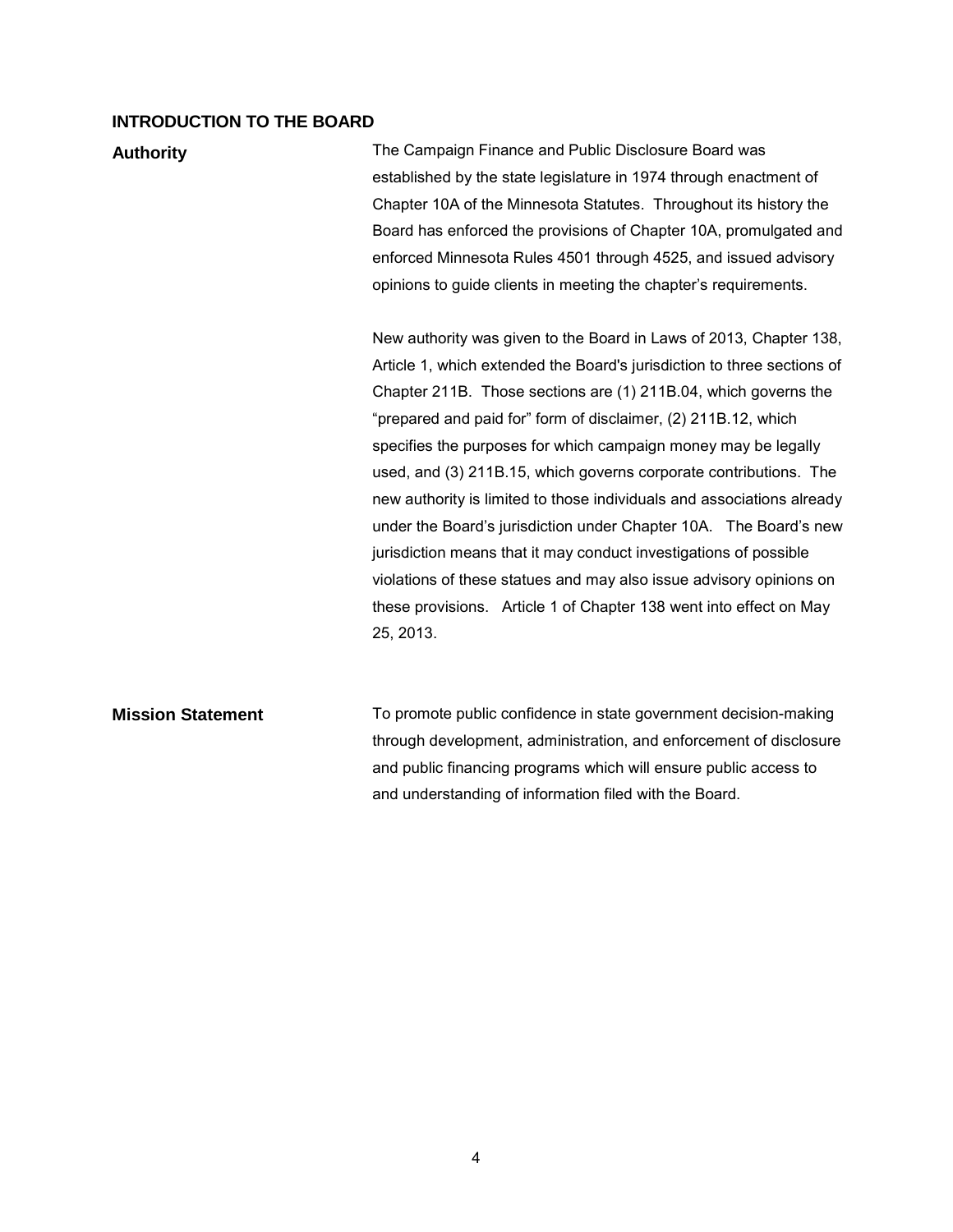| <b>Functions</b>            | Core functions of the Board include administration and management<br>of the:                                                                                                                                                                                                                                                                                                                                                                                                                                                                                                                                                                                                                                                                                                               |
|-----------------------------|--------------------------------------------------------------------------------------------------------------------------------------------------------------------------------------------------------------------------------------------------------------------------------------------------------------------------------------------------------------------------------------------------------------------------------------------------------------------------------------------------------------------------------------------------------------------------------------------------------------------------------------------------------------------------------------------------------------------------------------------------------------------------------------------|
|                             | registration and public disclosure by state legislative,<br>constitutional office, and judicial office candidates, political party<br>units, political committees, and political funds;<br>state public subsidy program that provides public funding to<br>qualified state candidates and the state committees of political<br>parties;<br>registration and public disclosure by lobbyists and principals<br>$\bullet$<br>attempting to influence state legislative action, administrative<br>action, and the official action of metropolitan governmental units;<br>disclosure of economic interest, conflicts of interest, and<br>$\bullet$<br>representation of a client for a fee under certain circumstances<br>for designated state and metropolitan governmental unit<br>officials. |
| <b>Goals and Objectives</b> | Create better compliance with the Campaign Finance and<br>Public Disclosure Act by moving to an educational model in<br>which providing easy to access information and training<br>reduces the number of violations.<br>Provide fair and consistent enforcement of the Act.<br>$\bullet$<br>Help citizens become better informed about public issues<br>$\bullet$<br>related to the Act.                                                                                                                                                                                                                                                                                                                                                                                                   |
| <b>Board and Staff</b>      | The Board consists of six members, none of who may be an<br>active lobbyist, a state elected official, or an active candidate for<br>state office. The Board is not non-partisan; rather it is multi-<br>partisan, with no more than three of the members of the Board<br>supporting the same political party. Additional information<br>about Board composition and members is found below.                                                                                                                                                                                                                                                                                                                                                                                               |
|                             | The Board was able to maintain only 7.6 full time equivalent<br>positions during the 2012 - 2013 biennium. Additional<br>information about Board staff is found beginning on page 33.                                                                                                                                                                                                                                                                                                                                                                                                                                                                                                                                                                                                      |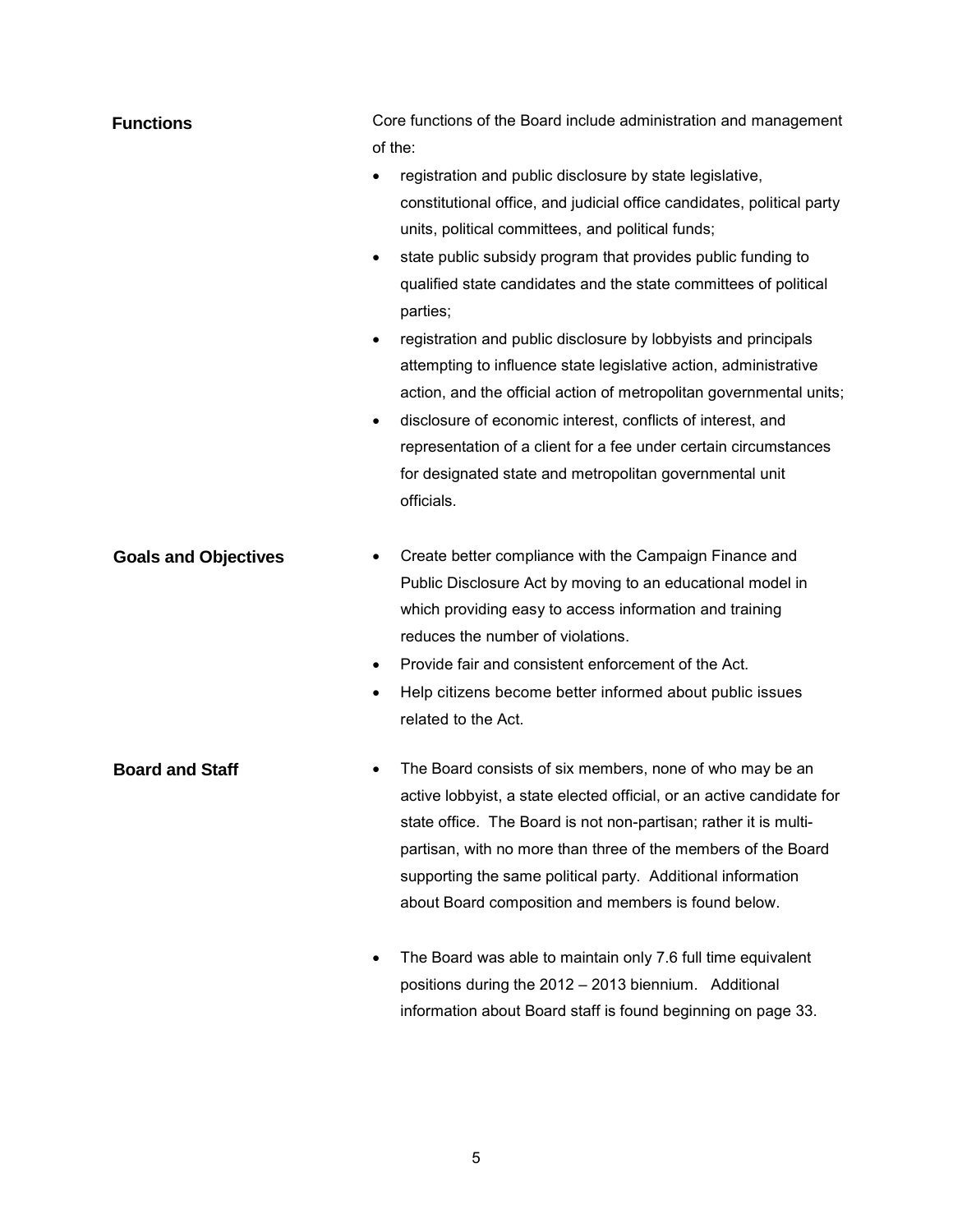#### <span id="page-9-0"></span>**Board Member Qualifications**

The Board consists of six citizen members who are responsible for the administration of the Campaign Finance and Public Disclosure Act. Members of the Board are appointed by the Governor to staggered four-year terms. Their appointments must be confirmed by a three-fifths vote of the members of each body of the legislature. Two members must be former members of the legislature who support different political parties; two members must be persons who have not been public officials, held any political party office other than precinct delegate, or been elected to public office for which party designation is required by statute in the three years preceding the date of their appointment; and the other two members must support different political parties. The Board holds regular monthly meetings, which are open to the public and executive session meetings which are closed to the public.

#### <span id="page-9-1"></span>**Board Members - July 1, 2011, through June 30, 2013**



#### **George Beck**

George Beck was appointed to the Board in February of 2012 by Governor Mark Dayton for a term ending in January of 2016. He fills a Board position requiring a member who has not been a public official, held any political party office other than precinct delegate, or been elected to public office for which party designation is required by statute in the three years preceding the member's appointment. Judge Beck is a retired administrative law judge who served in that position for nearly 30 years. He presently works as an arbitrator with the American Arbitration Association and also serves on the Hennepin County Human Resources Board. Judge Beck holds a BA degree from the University of Chicago and a JD degree from the University of Minnesota Law School.



#### **Hilda Bettermann - Left Board February 2012**

Hilda Bettermann was appointed in April 2004 by Governor Tim Pawlenty and reappointed in January 2008 for a term ending that ended in January 2012. Ms. Bettermann served through the February 14, 2012, Board meeting. She is a former member of the legislature from the Republican Party where she served in the Minnesota House of Representatives for eight years. Ms. Bettermann is currently a Board member of the Brandon History Center and the Douglas County Hospital Board. She is also a former member of the Central Lakes Area Sanitary District Advisory Council, Rural Health Advisory Council, the Workers Compensation Council and the MNSCU Trustee Advisory Council.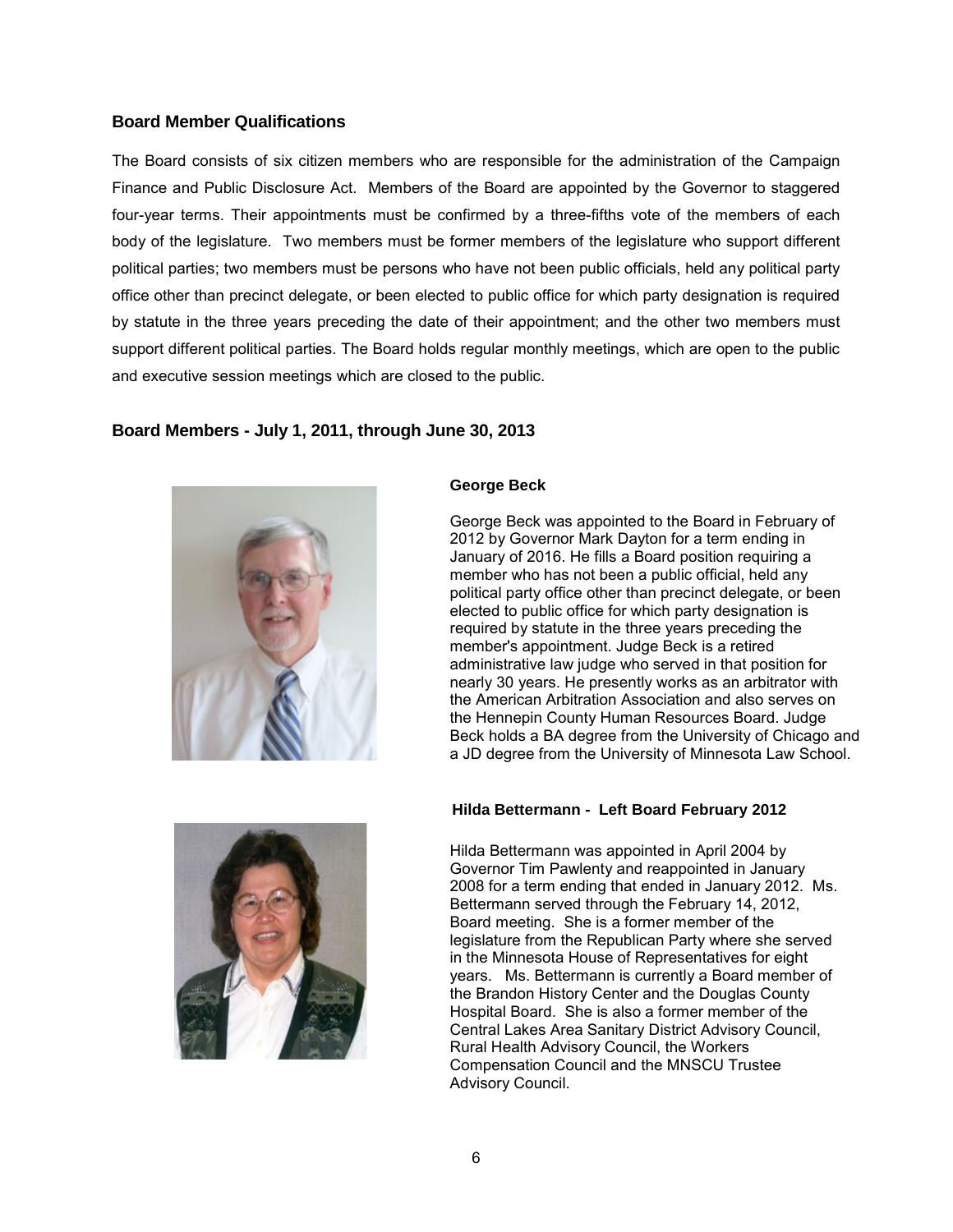

#### **Andy Luger – Board Chair Calendar Year 2013**

Andy Luger was appointed in March 2011 by Governor Mark Dayton for a term ending in January 2015. He fills a Board position requiring a member who supports a political party but otherwise has no restrictions on previous political activities. Mr. Luger is a partner at the Minneapolis law firm of Greene Espel, PLLP where he practices business litigation and white collar criminal defense. Previously, he was an Assistant United States Attorney in Minnesota and New York focusing on white collar criminal matters. He graduated from the Georgetown University Law Center magna cum laude and is a summa cum laude graduate of Amherst College.

#### **Greg McCullough – Board Chair Calendar Year 2012 Left Board June 2013**

Greg McCullough was appointed in May 2009 by Governor Tim Pawlenty for a term ending in January 2013. Mr. McCullough served through the June 10, 2013, Board meeting. He filled a Board position requiring a member who has not been a public official, held any political party office other than precinct delegate, or been elected to public office for which party designation is required by statute in the three years preceding the member's appointment to the Board. Mr. McCullough is a communications leader at GE. In previous roles, he led marketing operations for Fortune-class companies in the information technology, chemical, and commercial real estate industries. He earned BA and MS degrees from Northwestern University and an MBA from the University of Minnesota.

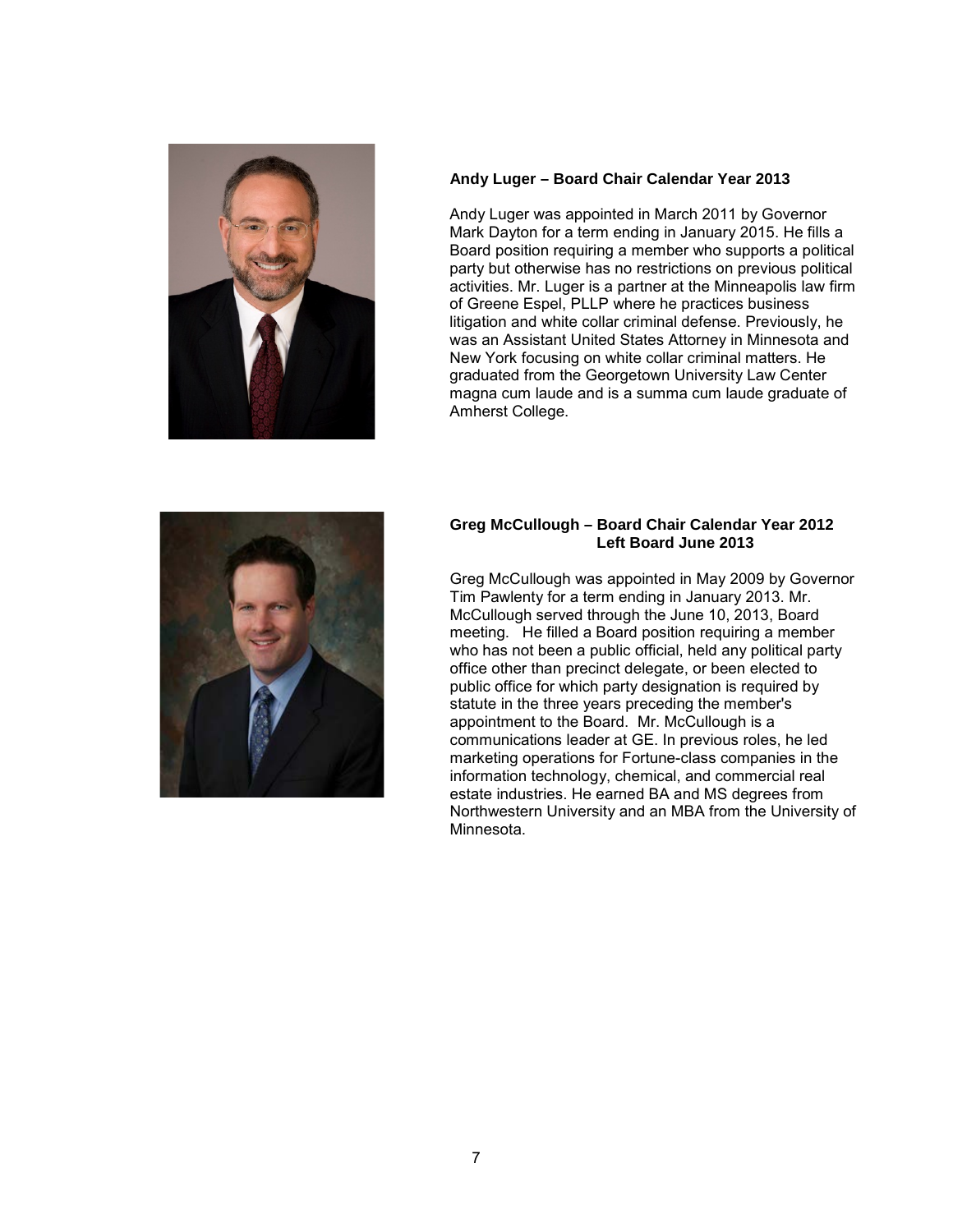

#### **Neil Peterson**

Neil Peterson was appointed in February of 2012 by Governor Mark Dayton for a term ending in January of 2016. He fills the position of a former RPM legislator and served as a state representative from 2005 - 2008. Mr. Peterson is active in the second half of his business career in commercial/industrial real estate, client advisory and property management. The first half of his business career was in commercial banking. Concurrently, he was elected to public office in Bloomington, serving four terms on the city council and three terms as mayor; his last term overseeing the construction and opening of the Mall of America. He was appointed to the Metropolitan Council by Governor Carlson and served 4 years before withdrawing from public office in 1999. During his two terms in the state legislature Mr. Peterson was recognized for involvement in passage of legislation for the new Twins Stadium, Smoke Free Minnesota, and transportation funding. He has a degree in economics from Hastings College, Hastings Nebraska, and Stonier Graduate School of Banking, Rutgers University. He is married to his high school sweetheart Patricia, and they enjoy their three daughters and eight grandchildren.

#### **John Scanlon - Board Chair Calendar Year 2011**

John Scanlon was appointed in October 2008 by Governor Tim Pawlenty to fill an unexpired term and reappointed in January 2010 for a term ending in January 2014. He fills a Board position requiring a member who has not been a public official, held any political party office other than precinct delegate, or been elected to public office for which party designation is required by statute in the three years preceding the member's appointment to the Board. Mr. Scanlon is an assistant general counsel with 3M Company. He currently provides general legal counsel to several 3M divisions and U.S.-based subsidiaries in a variety of substantive areas of law including contract, antitrust, product liability, product representation, and distribution. Previously he was an attorney with Dorsey and Whitney in Minneapolis and a law clerk to U.S. District Court Judge Paul A. Magnuson. He is a graduate of the University of Notre Dame and Notre Dame Law School.

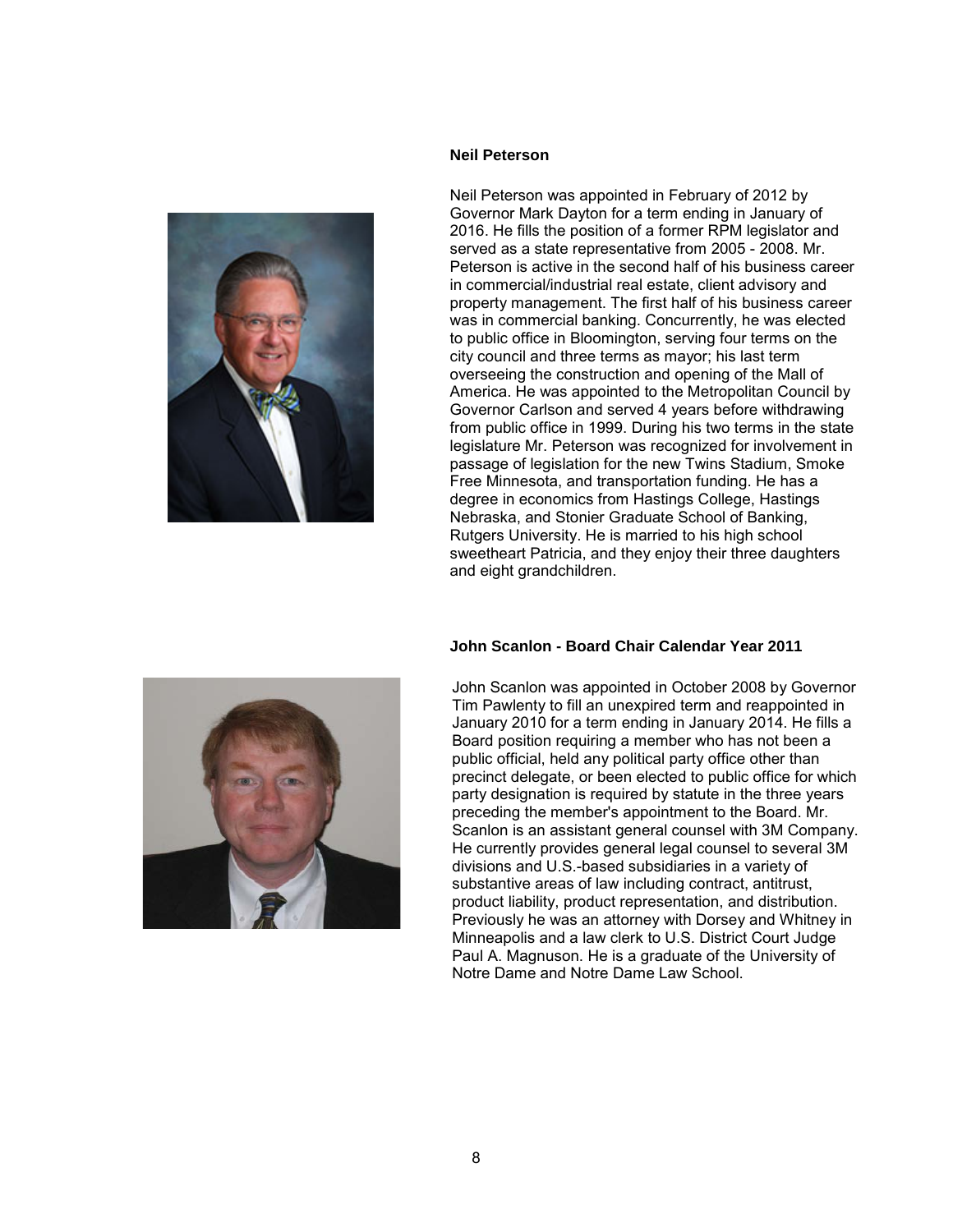

#### **Deanna Wiener**

Deanna Wiener was appointed in March 2011 by Governor Mark Dayton for a term ending in January of 2015. She fills the position of a former DFL legislator and served as a state senator from 1993-2003. Ms. Wiener has been a Realtor since 1977 and is currently a Broker and Co-owner of Cardinal Realty Co. She is also a partner in land development businesses. Currently she serves as a director to the National Association of Realtors and is a board member of the St. Paul Association of Realtors and serves on the board of the Friends of Mississippi. She is a graduate of St. Mary's Jr. College, now St. Catherine's, with an associate degree in nursing.

#### **David Swenson – Left Board February 2012**

David Swenson was appointed in December 2010 by Governor Tim Pawlenty, to complete a term ending in January 2012. Mr. Swenson served through the February 14, 2012, Board meeting. He filled a Board position requiring a member who supports a political party but otherwise has no restrictions on previous political activities. He grew up in New Hope, MN, attended Boston College, then earned his law degree from the University of Minnesota Law School and his Masters in Public Affairs from the University's Humphrey Institute. After school, Mr. Swenson clerked for the Minnesota State Court of Appeals, followed by the U.S. Court of Appeals for the Federal Circuit in Washington, D.C., then practiced law in Washington for ten years. He returned to Minnesota in 2007, and is a partner at the law firm of Robins, Kaplan, Miller & Ciresi LLP, practicing in the area of patent litigation and appeals. Mr. Swenson also serves on the Community Board of the Blaisdell YMCA.

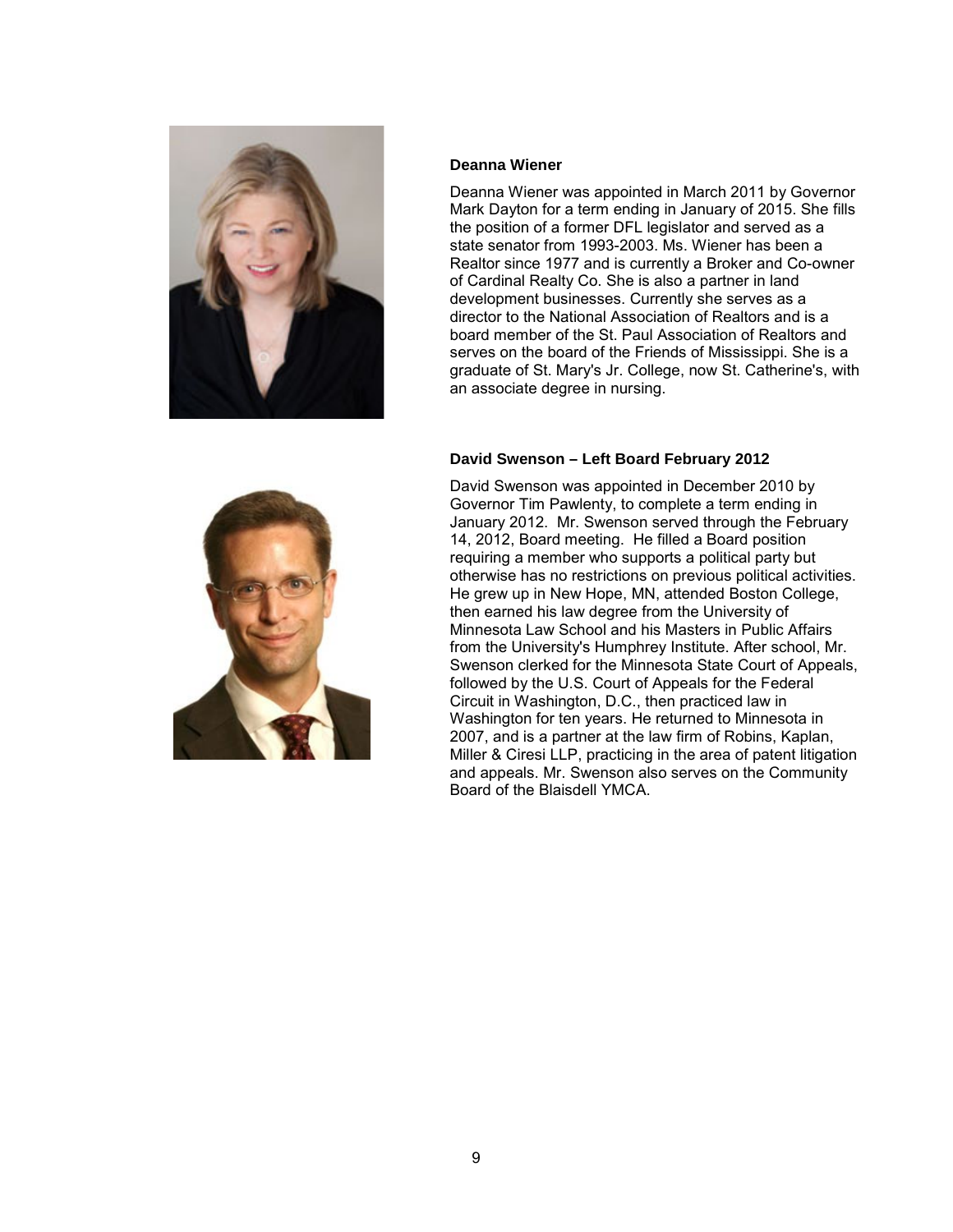#### <span id="page-13-0"></span>**Summary of Board Activities**

**Meetings** The Campaign Finance and Public Disclosure Board held 23 scheduled meetings, and one special meeting at which the Board's legislative recommendations for 2013 were finalized. Minutes of Board meetings are published on the Board's web site.

**Advisory Opinion Procedure** The Board is authorized to issue advisory opinions on the requirements of the Campaign Finance and Public Disclosure Act (Minn. Stat. chapter 10A), Minnesota Statutes sections 211B.04, 211B.12, and 211B.15 if the requestor is under the jurisdiction of Chapter 10A, and the Hennepin County Disclosure Law (Minn. Stat. §§ 383B.041 - 383B.058). Individuals or associations may ask for advisory opinions based on real or hypothetical situations to guide their compliance with these laws.

> A request for an advisory opinion and the opinion itself are nonpublic data. The Board provides Consent to Release Information forms to individuals requesting opinions as part of the procedures under this law. If the requester does not consent to the publication of the requester's identity, the Board generally publishes a public version of the opinion, which does not identify the requester.

> A written advisory opinion issued by the Board is binding on the Board in any subsequent Board proceeding concerning the person making or covered by the request and is a defense in a judicial proceeding that involves the subject matter of the opinion and is brought against the person making or covered by the request unless: 1) the Board has amended or revoked the opinion before the initiation of the Board or judicial proceeding, has notified the person making or covered by the request of its action, and has allowed at least 30 days for the person to do anything that might be necessary to comply with the amended or revoked opinion; 2) the request has omitted or misstated material facts; or 3) the person making or covered by the request has not acted in good faith in reliance on the opinion.

A total of fifteen advisory opinions were issued in fiscal years 2012 and 2013. A summary of each advisory opinion issued during the biennium is provided in the review of programs administered by the Board.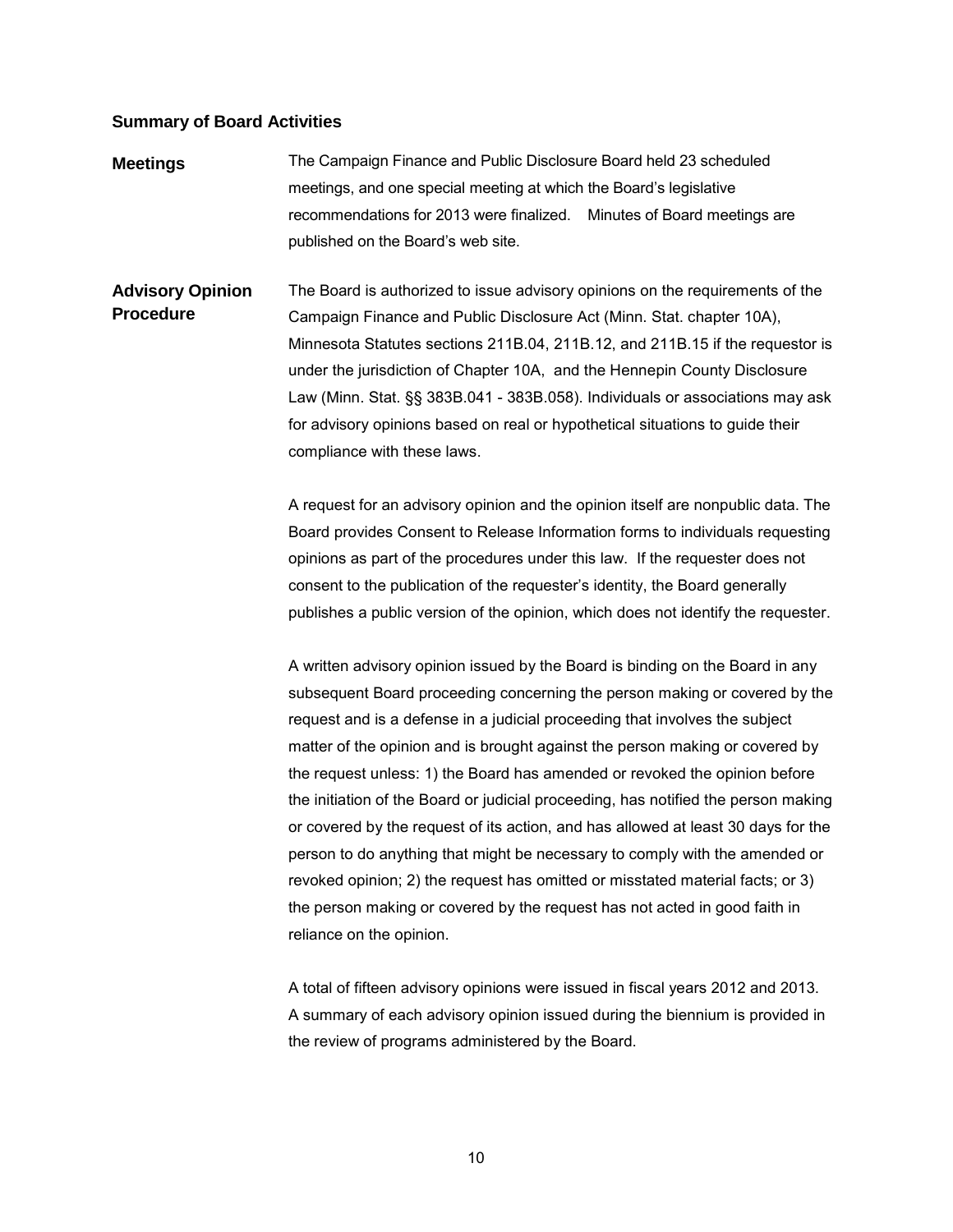#### **Education and Training Outreach**

To accomplish the goal of educating clients and the interested public on the compliance and reporting requirements of Chapter 10A Board staff conducted the following training during the biennium:

- 16 compliance training sessions for candidates and treasurers and chairs of principal campaign committees, political party units, and political committees and funds
- 26 computer lab training classes for clients who use the Campaign Finance Reporter software
- 1 seminar for lobbyists prior to the 2013 legislative session.

Recognizing the cost and inconvenience for clients to attend training in St. Paul the Board provided, for the first time, web based training to clients. The Board also maintains nine videos on specific topics related to using Campaign Finance Reporter. The videos are available on the Board's web site. Based on favorable client feedback both of these training tools will be used more extensively in the future.

Additionally Board staff participated in numerous panels, presented at many continuing legal education courses, and spoke to interested groups of the public on the requirements of Chapter 10A.

## **Use of Technology** The Board has long recognized the value of receiving disclosure reports in electronic format. Electronic reports may be moved directly into Board databases where the records are analyzed for compliance issues and then exported to the Board's website for faster disclosure to the public. Electronic filing eliminates the cost and errors associated with data entry of paper reports.

To facilitate electronic filing the Board developed web based applications for filing lobbyist disbursement reports, lobbyist principal reports, and the annual certification by public officials of the economic interest statement. Use of these web based applications is optional, clients may still file a paper report, but all three applications have participation rates of over 90%, which indicates that clients also prefer electronic filing.

The Board increasingly turns to the internet to provide the point of access for clients and the general public to Board applications and information. The Board's website monitoring tools are by calendar year, not fiscal year.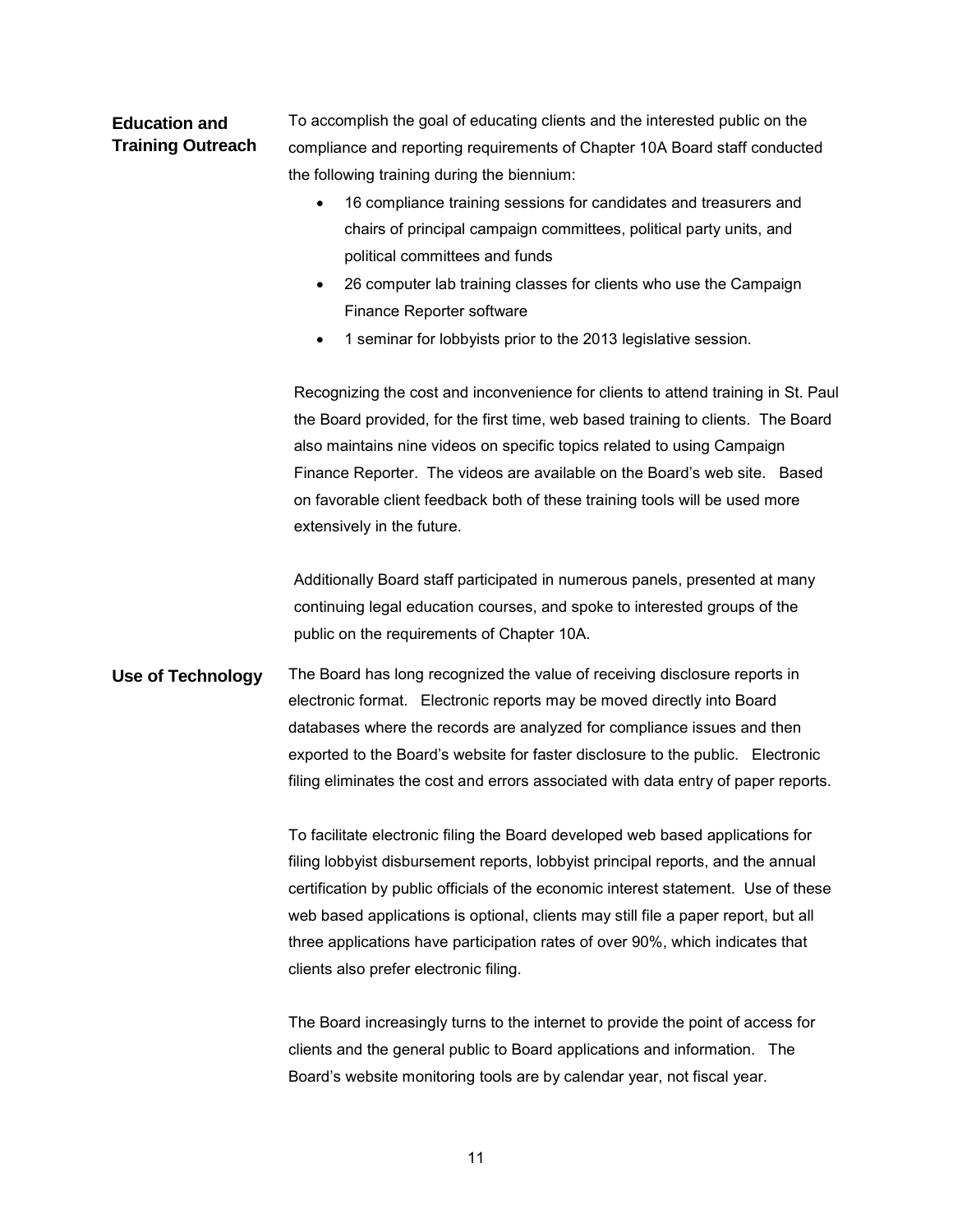Nonetheless, the number of discrete, separate visits to the Board's website tripled between 2010 and the end of 2013.



The Board website offers

- Board meeting notices and minutes;
- Board enforcement actions findings and conciliation agreements;
- Advisory Opinions;
- Lists of lobbyists and associations, candidate committees, political committees, political funds, party units, and public officials;
- Copies of all campaign finance and lobbyist reports;
- Electronic filing for lobbyists and lobbyist principals;
- Electronic filing of the *Annual Statement of Economic Interest* for public officials;
- All Board publications and forms;
- Searchable databases of campaign finance contributions;
- Searchable database of independent expenditures;
- Campaign Finance Summaries;
- Lobbyist Disbursement Summaries;
- Annual Report of Lobbyist Principal Expenditures;
- Training videos on the use of Campaign Finance Reporter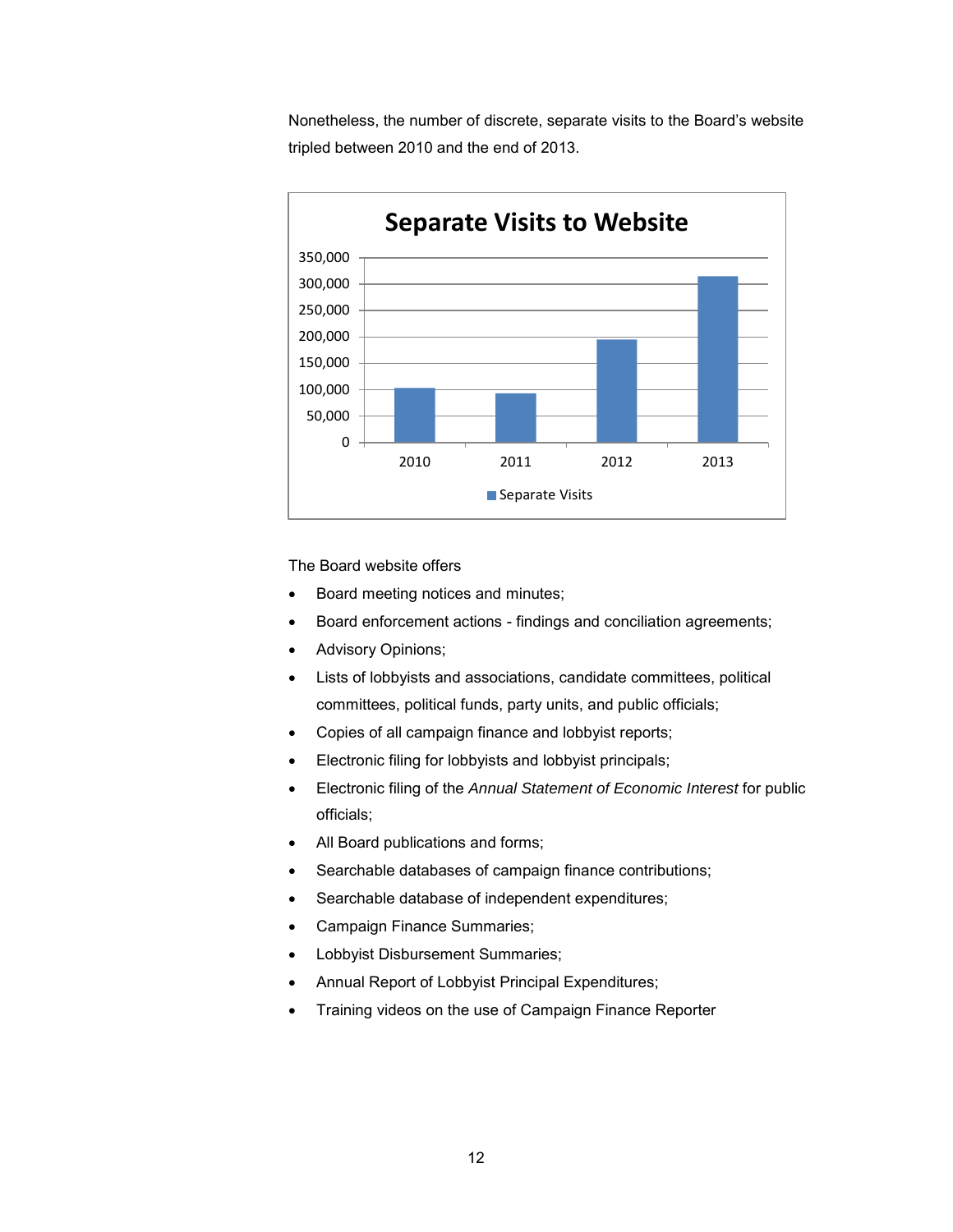#### <span id="page-16-0"></span>**PROGRAM REVIEWS**

The Board administers three major and several minor programs as authorized by Minnesota Statutes Chapter 10A. The major programs are campaign finance, lobbying, and economic interest disclosure. The review of each major program includes a general description of the program, a review of legislation passed during the biennium that affects the program, a review of any Board advisory opinions issued during the time period for the program area, and an overview of administrative activity that occurred during the biennium**.** 

#### <span id="page-16-1"></span>**CAMPAIGN FINANCE PROGRAM**

## <span id="page-16-2"></span>**Program Overview** The Board administers the provisions of Chapter 10A of the Minnesota Statutes that govern campaign finance laws for principal campaign committees, political committees, political funds, political party units, and independent expenditure committees and funds.

During a non-election year these committees and funds file one year-end report disclosing receipts and expenditures to the Board. During the 2012 election year candidates and political party units filed three reports; all other committees and funds filed six reports. Information on the number of reports filed is found on page 22.

Each filed report is reviewed by Board staff for compliance with the disclosure law requirements, including accurate accounting and reporting, and adherence to applicable contribution and expenditure limits. Violations of contribution and expenditure limits are resolved through either a conciliation agreement or in some cases a Board finding of probable cause. Information on Board investigations and enforcement actions is found on page 26.

As a part of the campaign finance program the Board administers and regulates the distribution of payments for the state's public subsidy program, which provides public funding to qualified state candidates and the state committees of political parties. Payments are made following the state primary election to candidates and monthly to the state committees of political parties. Information on the payments is found on page 24.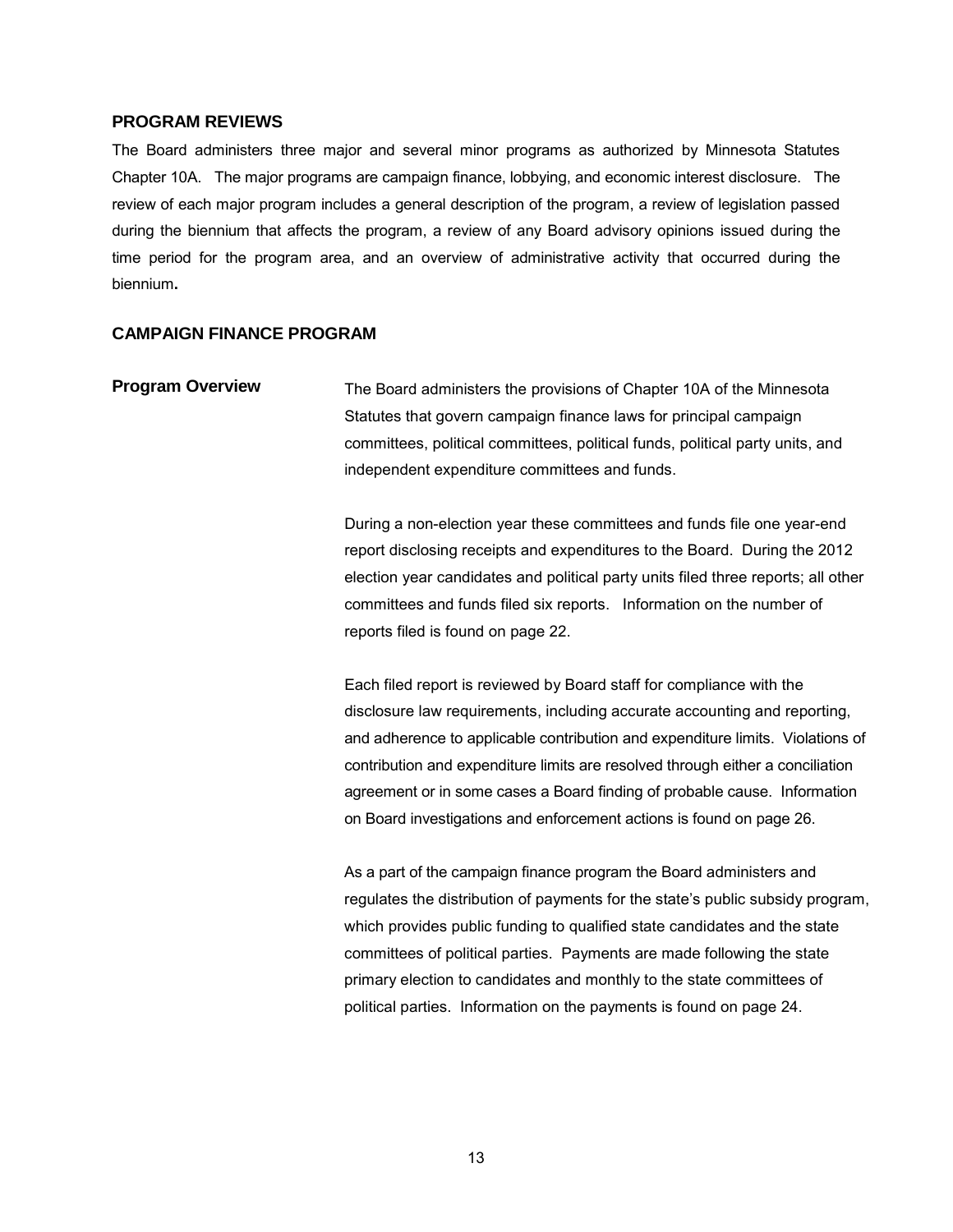<span id="page-17-0"></span>**Legislative Action** The Board proposed a broad package of legislative recommendations to the 2013 legislature. The Board developed the recommendations based on extensive experience with real campaign finance and public disclosure issues. The recommendations were designed to strengthen Minnesota's regulation and disclosure of money used to influence elections. The Board's recommendations were drafted to provide Minnesota with disclosure that is more rigorous, yet remains consistent with the limits that the First Amendment places on public disclosure systems.

> Not all of the Board's recommendations were passed into law, and some amendments were made the Board's recommendations. Nonetheless, a majority of the Board's recommendations were passed and became Laws of 2013, Chapter 138, when signed by the Governor on May 22, 2013. Chapter 138 amended Minnesota Statutes Chapter 10A in the following ways:

• **Ballot question political committees and funds** 

Ballot question political committees and funds are defined for the first time. A registration threshold of \$5,000 is established. Contributions of more than \$500 per donor must be itemized. Ballot question political committees and funds may accept corporate contributions under the same terms as are applicable to independent expenditure political committees and funds.

#### • **Board jurisdiction**

The Board's jurisdiction is extended to three sections of Chapter 211B. Those sections are (1) 211B.04, which governs the "prepared and paid for" form of disclaimer, (2) 211B.12, which specifies the purposes for which campaign money may be legally used, and (3) 211B.15, which governs corporate contributions. The new authority is limited to those individuals and associations already under the Board's jurisdiction under Chapter 10A. Complaints under the Board's new jurisdiction must be filed with the Board rather than with the Office of Administrative Hearings. The Board may also issue advisory opinions related to these three provisions.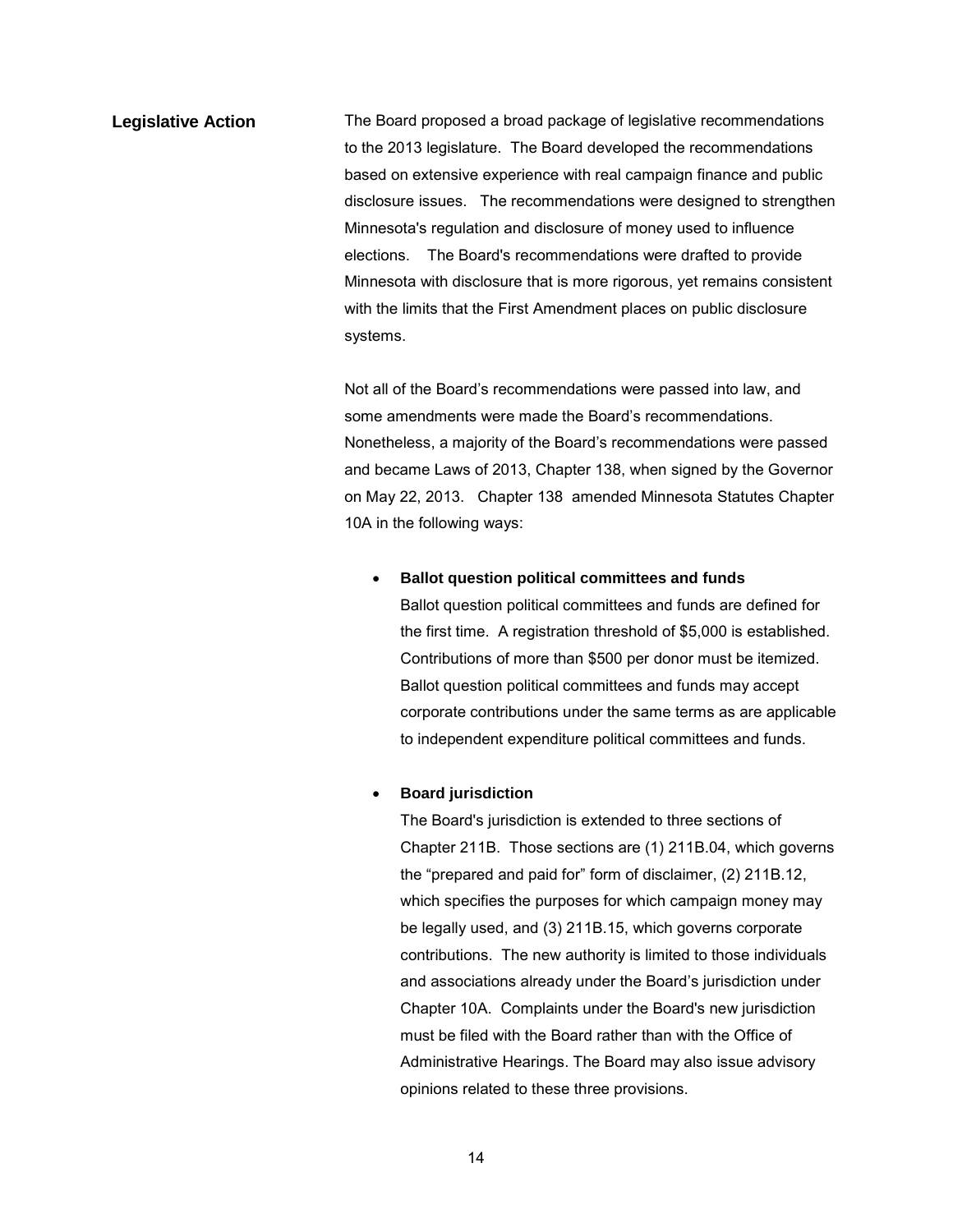### • **Board authority to recover money used for prohibited purposes**

The Board is given the authority to recover money that originated from political contributions and that was used for purposes not permitted by law. The Board will first have to complete an investigation and make a finding that funds were misused. The association would have an opportunity to recover the funds in its own name. If the association was not at fault, funds recovered by the Board would go to the association after payment of the Board's actual costs and payment for the time spent by the Office of the Attorney General. In other cases, the recovered funds would be deposited in the general account of the public subsidy program for later distribution to candidates.

## • **Recordkeeping requirement expanded and sanctions provided**

The recordkeeping requirement is expanded beyond the treasurer to individuals who have accepted the recordkeeping responsibility. A civil penalty is created in addition to the existing misdemeanor penalty.

#### • **Certification Penalty extended**

It is a violation of Chapter 10A to sign and certify a report if the signer knows that the report is inaccurate or is missing required information. This violation is extended to a person who provides inaccurate or incomplete information to the treasurer with the intent that the treasurer rely on that information in certifying a report.

#### • **Registration thresholds increased**

The threshold for registering a candidate committee, a general purpose political committee or fund, and a party unit are increased from \$100 to \$750. The registration threshold for an independent expenditure political committee or fund is increased from \$100 to \$1,500. A new registration threshold for ballot question political committees or funds is set at \$5,000.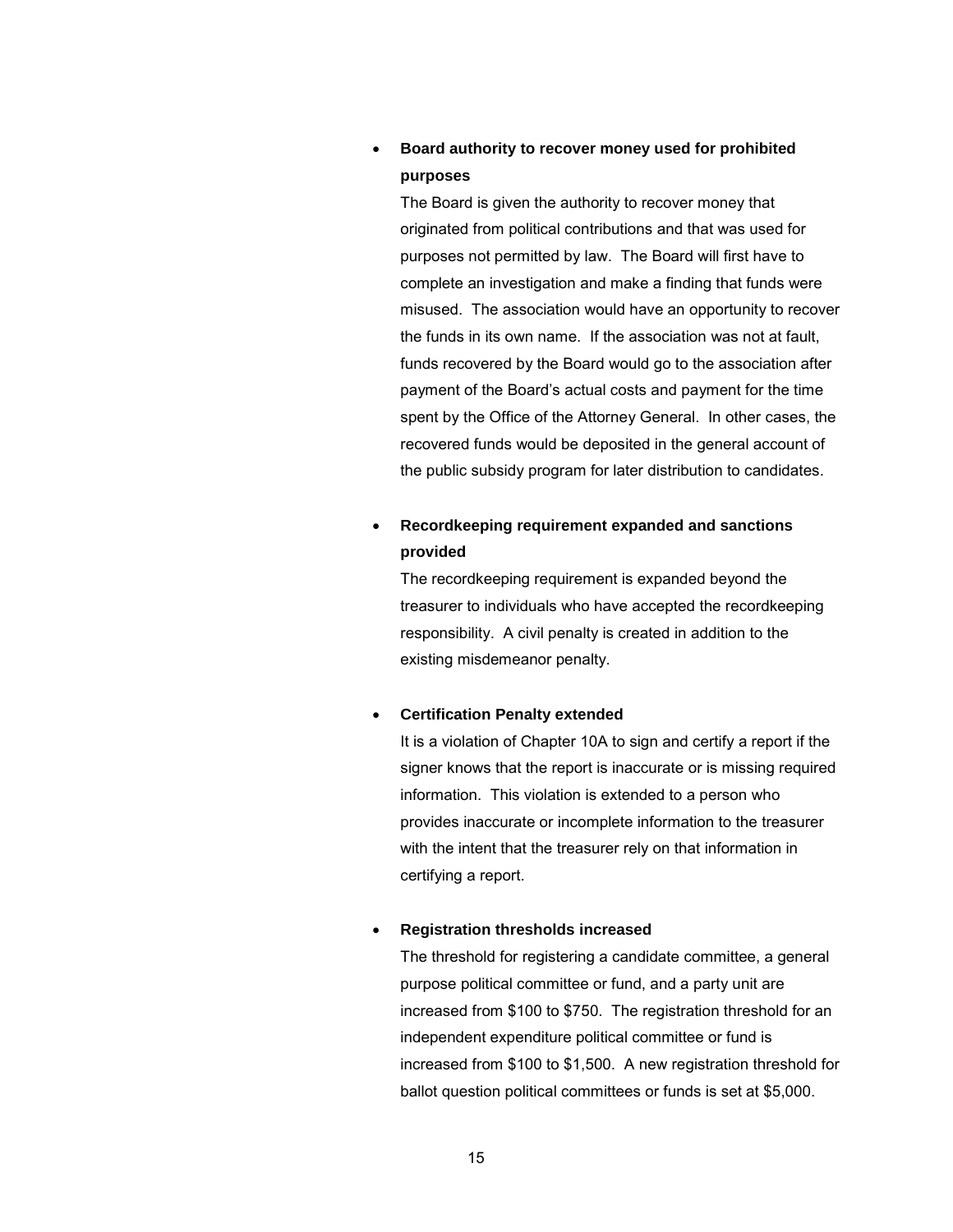#### • **Clarifications and changes for political funds**

A political fund is an account through which a non-majorpurpose association records and reports its political spending. The legislation codifies the existing interpretation that an association that uses only its general treasury money for independent or ballot question expenditures does not need to establish a separate depository for its political spending. The legislation also provides for a political fund to elect inactive status without terminating its registration and provides that a political fund does not need to file a report for a period in which it has no financial activity.

#### • **Extension of time to return problem contributions**

The time within which a treasurer may return a contribution to eliminate a violation is increased from 60 to 90 days.

#### • **Expansion of election year reporting**

Political committees or funds file six reports in an election year. The new legislation expands that requirement to include constitutional office candidates, state party units, and the party unit caucus committees.

#### • **Increased itemization thresholds**

The threshold above which aggregate contributions or expenditures must be itemized is changed from \$100 to \$200. The itemization requirement for contributions to ballot question political committees or funds is set at \$500.

#### • **Termination of registration simplified**

The process to terminate a registration with the Board is simplified. The requirement that all outstanding bills be paid prior to termination is repealed and language is added to clarify that any obligation for a debt is not affected by an association's termination of its registration with the Board.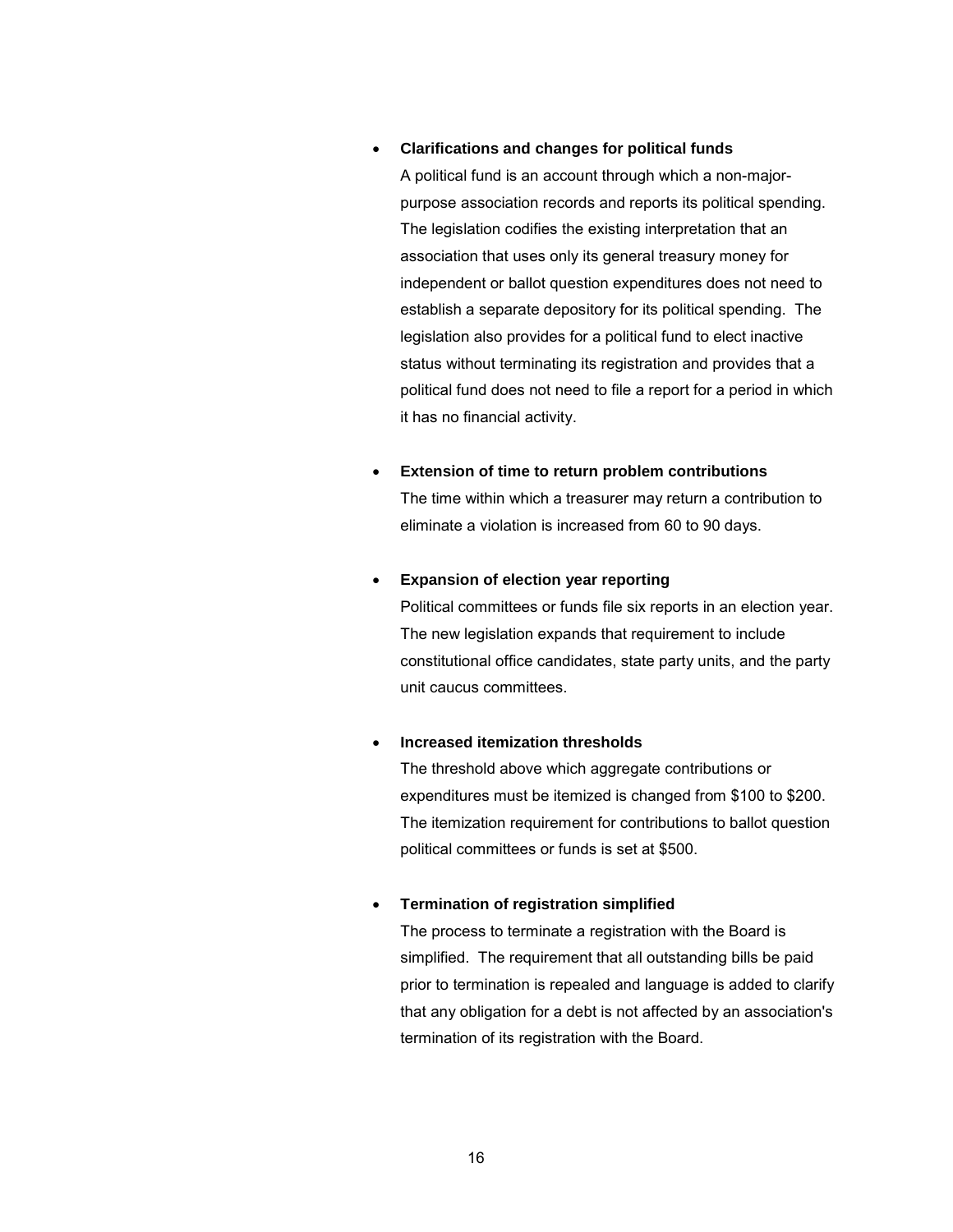### • **Contribution and spending limits increased and made applicable over two-year segments**

Contribution and spending limits are made applicable over a two-year period rather than over individual calendar years. Contribution and spending limits are increased for legislative and constitutional offices. Spending limits for a four-year election cycle are higher in the two-year segment that includes the election year.

• **Political contribution refund program reinstated** In other legislation not proposed by the Board the state's program of refunding the first \$50 of an individual donor's political contribution is reinstated. The program is available to candidates who sign a public subsidy agreement and to minor and major political party units. The program has historically cost the state about \$12 million per biennium.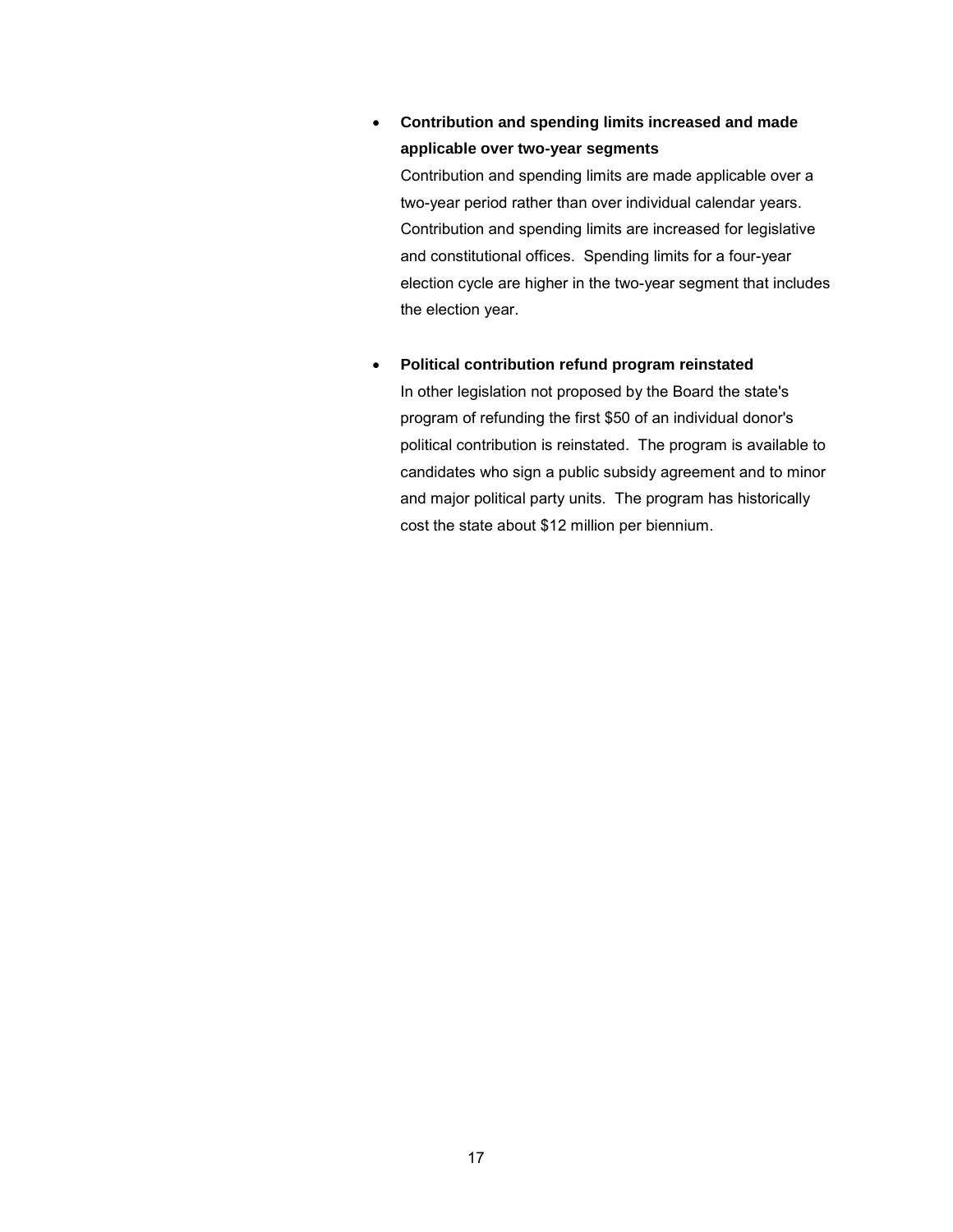#### **Campaign Finance Litigation** In 2013, the Board settled *MCCL et.* a/. *v. Wiener et.* The plaintiffs (Minnesota Citizens Concerned for Life, Inc.; The Taxpayers League of Minnesota; and Coastal Travel Enterprises, LLC) filed the suit on July 7, 2010, in U.S. District Court as a broad First Amendment challenge to Minnesota Statutes Chapter 10A. MCCL challenged Minnesota's prohibition on corporate political contributions to candidates and the state's overall system of registration and disclosure for political funds. The Board was represented by the Office of the Attorney General.

Initially the Board prevailed in federal district court, but upon appeal the U.S. Court of Appeals for the Eighth Circuit determined that one very small part of Chapter 10A did not withstand constitutional scrutiny and ordered the issuance of an injunction against enforcement of that part. The injunction prohibited the Board from requiring a "no-change" report from a political fund that has no activity in the subject reporting period.

After the Court of Appeals ruling, the parties agreed that the injunction that had been ordered would be permanent and that all other issues raised by MCCL's complaint would be dismissed. The 2013 legislature subsequently repealed that portion of Chapter 10A covered by the injunction.

Because the plaintiffs prevailed on the "no-change" reporting provision for political funds the state was liable for a portion of the attorney fees incurred by MCCL. After extensive negotiations a payment of \$100,000 for attorney fees was agreed to and made by the Board using funds from the Governor's 2013 contingency fund.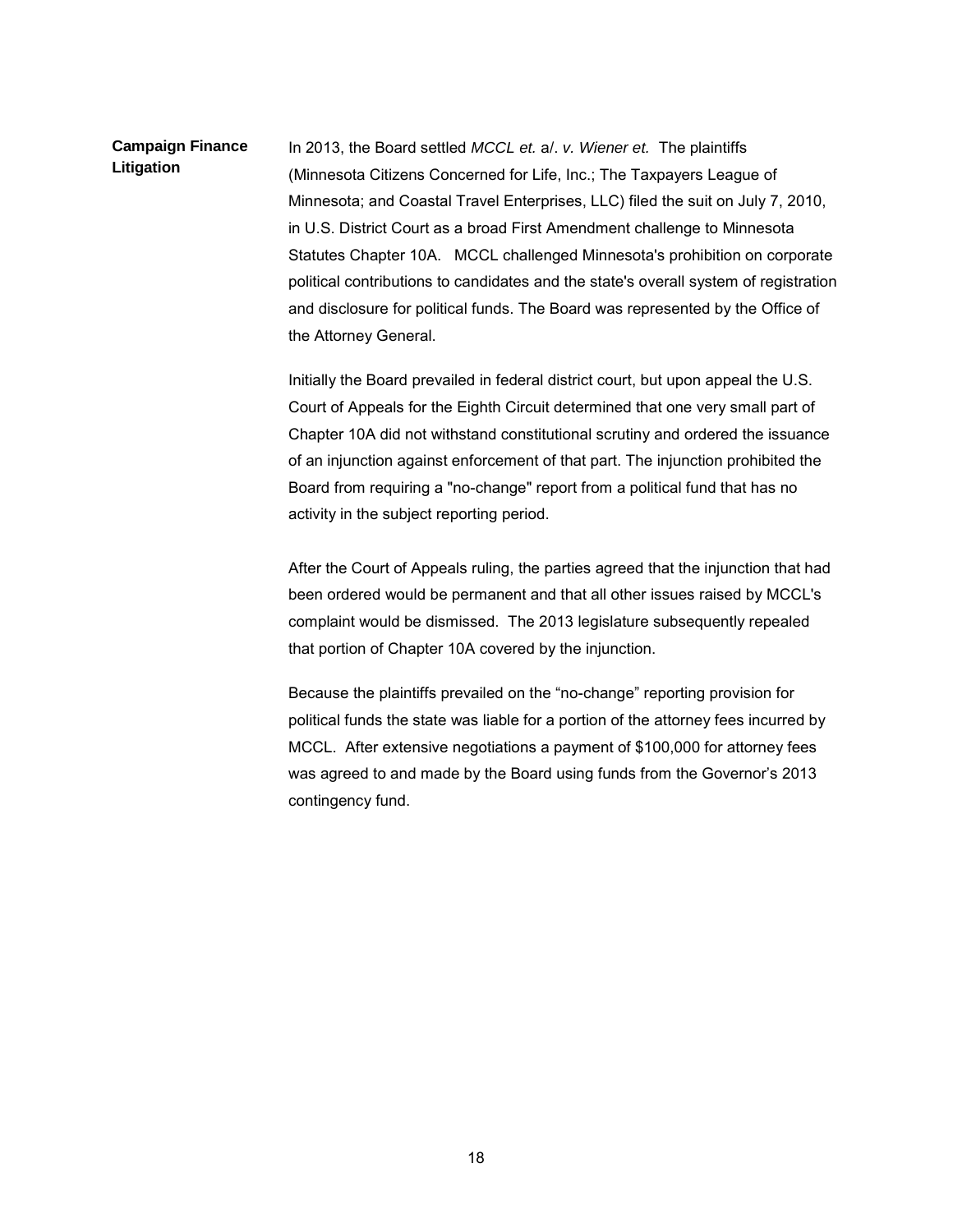<span id="page-22-0"></span>**Advisory Opinions Issued Related to the Campaign Finance Program**

- Advisory Opinion 418 considered the statute that prohibits use of Board data for commercial purposes. The opinion provided that a nonprofit noncommercial association could use data gathered from reports and filings submitted to the Board to distribute issue advocacy material, solicit membership in the association, and solicit contributions. The opinion also provided that an association could, for a fee, assist a nonprofit noncommercial association in the use of the data for a noncommercial purpose.
- Advisory Opinion 419 concerned an association with a ballot question political fund. The opinion discussed the disclosure requirements for contributions received by the ballot question political fund and the disclosure requirements when the association transfers general treasury money to the ballot question political fund.
- Advisory Opinion 420 answered questions about when a ballot question political committee is required to obtain underlying source disclosure from contributors who are not registered with the Board. The opinion described the statutory disclosure requirements under the various scenarios presented by the requester.
- Advisory Opinion 421 answered questions about how an association that has a ballot question political fund should disclose its own ballot question expenditures and its contributions to other ballot question committees and funds.
- Advisory Opinion 422 considered the registration and disclosure requirements applicable to an association engaging in educational activities to promote a ballot question. The opinion described the statutory registration and disclosure requirements applicable to the various scenarios presented by the requester.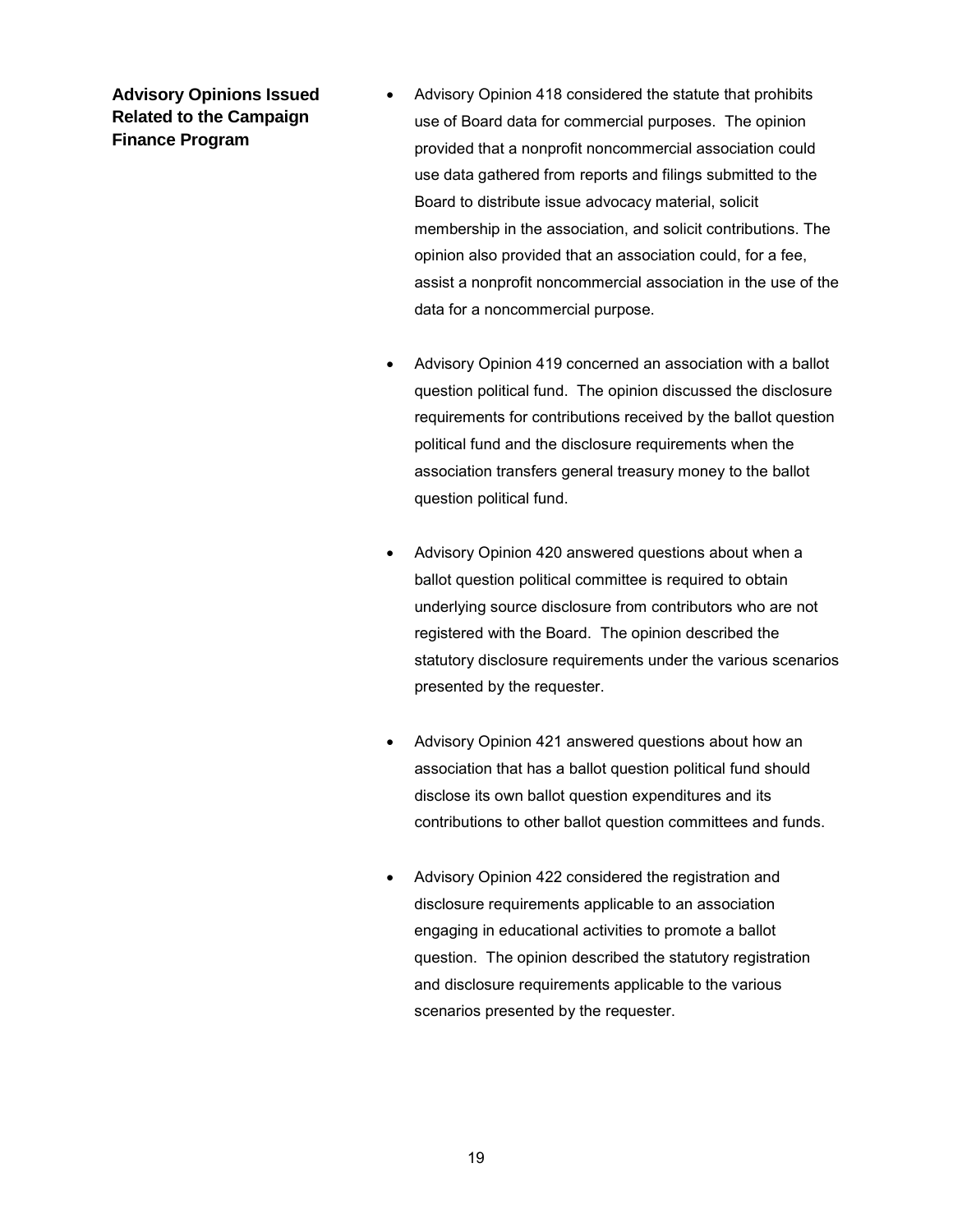- Advisory Opinion 423 concerned in-kind donations to ballot question political committees and funds from associations. Some of the associations had their own ballot question political funds and others had no political funds. The opinion described the statutory disclosure requirements applicable to the various scenarios presented by the requester.
- Advisory Opinion 424 provided that costs paid by a candidate's principal campaign committee for a reception given in honor of the candidate's retirement from public office could be reported as noncampaign disbursements. The opinion stated that this characterization could be used for only one event and that the event had to occur during an election year for the office for which the candidate created the principal campaign committee.
- Advisory Opinion 425 provided that a "conduit fund" organized and administered by a union, but otherwise in accordance with the express and implied provisions of Minnesota Statutes section 211B.15, subdivision 16, was not a political committee or fund under Minnesota Statutes Chapter 10A, and was not required to register with the Board. The opinion also stated that a union may contract with an individual for the administration of its sponsored conduit fund.
- Advisory Opinion 426 concerned an association with a ballot question political fund. The opinion reiterated much of the discussion in Advisory Opinions 419 through 423 as it described the disclosure requirements applicable to the various scenarios presented by the requester.
- Advisory Opinion 427 considered whether an association that was accepting contributions from individuals into its political fund for the purpose of making its own contributions to Minnesota candidates could allow the individual donors to indicate their preferences for which candidates the association should support. The opinion provided that if the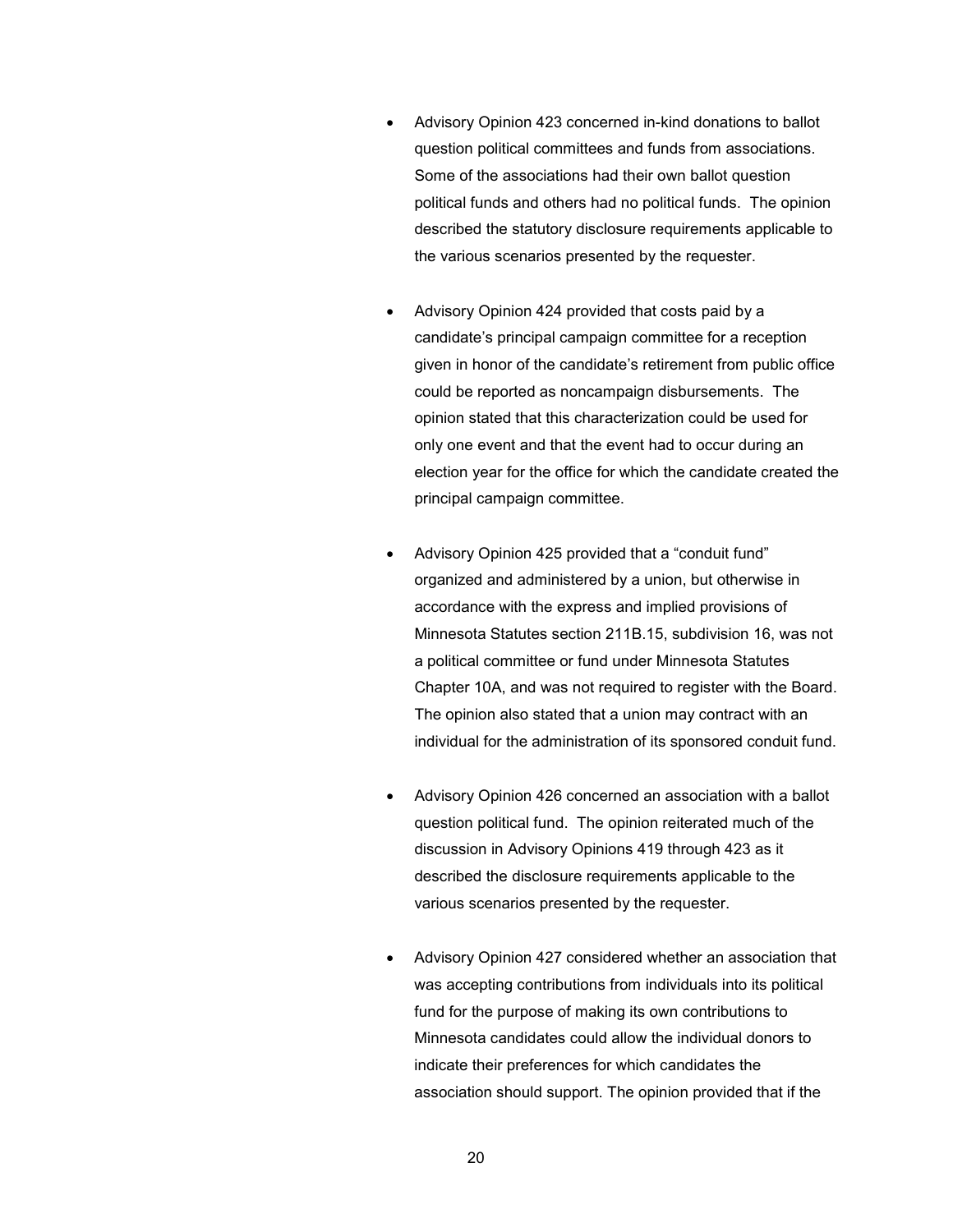donor preferences were not a direction or the equivalent of a direction to the association regarding the candidates to whom it should donate, earmarking had not occurred.

- Advisory Opinion 428 provided that an association other than a principal campaign committee, party unit, or political committee, was not required to register and provide disclosure of communications naming candidates unless those communications used words of express advocacy.
- Advisory Opinion 433 considered whether a candidate's terminating principal campaign committee could donate its funds to the state general fund or to a county obligated to incur special election expenses due to that candidate's resignation. The opinion provided that these donations could be made and that the Board would use the opinion to create a new category of noncampaign disbursements for these donations.
- Advisory Opinion 434 stated that a company that provides internet-based contribution processing and delivery services for a fee paid by visitors who use the company's website to make contributions to candidates was not, through that service activity, making a contribution to the recipient candidates. The opinion provided that, as a result, the registration requirements of Chapter 10A and the restrictions on contributions from associations not registered with the Board did not apply to the company.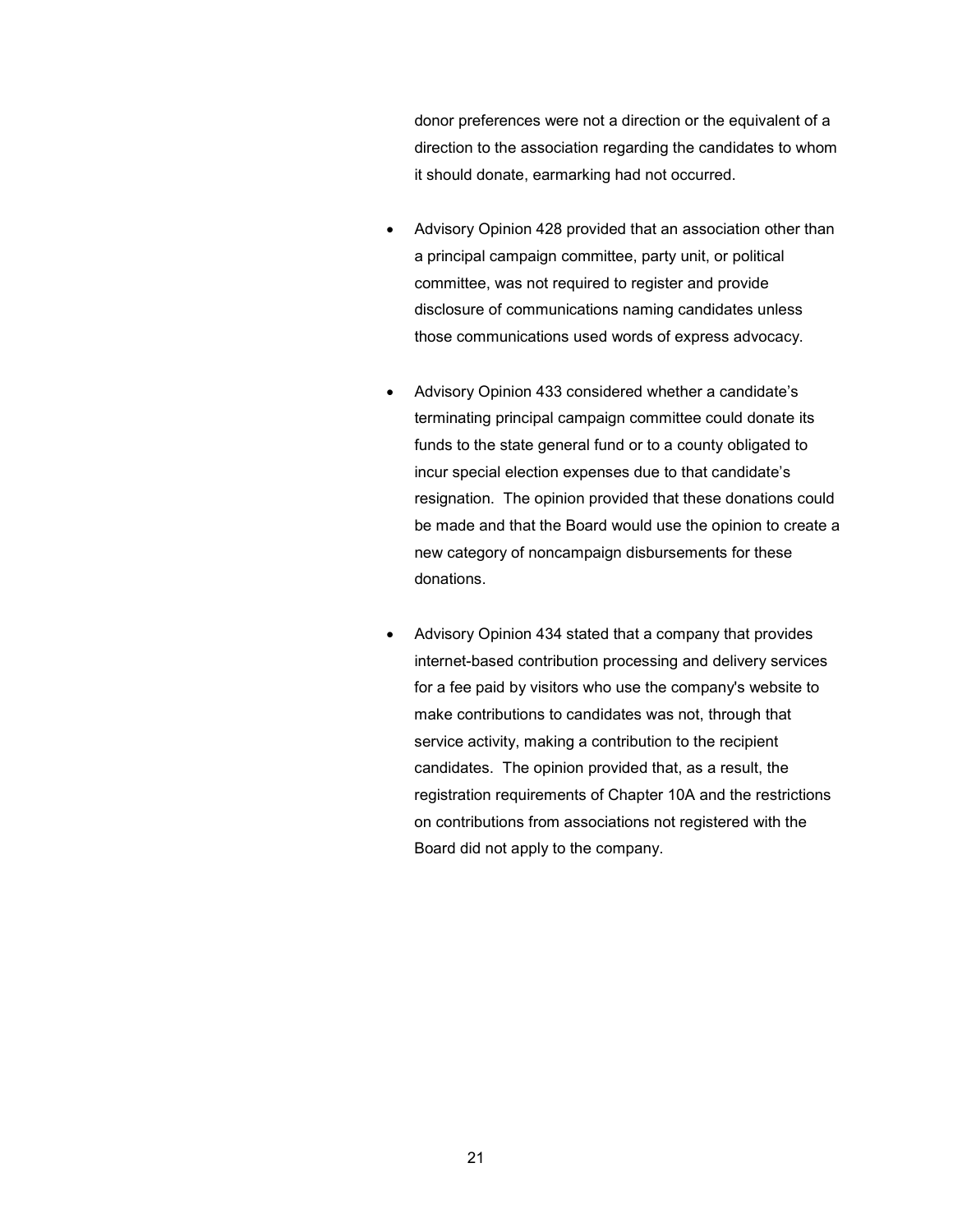<span id="page-25-0"></span>

| <b>Campaign Finance</b>         |
|---------------------------------|
| <b>Disclosure Reports Filed</b> |

Number of Reports of Receipts and Expenditures filed by candidates, political party units, political committees, and political funds during the biennium.

| 2012 Election Year                               | Paper<br><b>Reports</b><br><b>Filed</b> | <b>Electronic</b><br><b>Reports</b><br>Filed | Total |
|--------------------------------------------------|-----------------------------------------|----------------------------------------------|-------|
| <b>Candidate Committee</b>                       | 387                                     | 1,388                                        | 1,775 |
| (3 reports)                                      |                                         |                                              |       |
| <b>Political Party Unit</b>                      | 347                                     | 683                                          | 1,030 |
| (3 reports)                                      |                                         |                                              |       |
| <b>Political Committee or</b>                    | 461                                     | 1,980                                        | 2,441 |
| Fund (6 reports)                                 |                                         |                                              |       |
| 2012 Totals                                      | 1,195                                   | 4,051                                        | 5,246 |
| 2011 Nonelection Year                            |                                         |                                              |       |
| <b>Candidate Committee</b><br>(1 report)         | 478                                     | 343                                          | 821   |
| <b>Political Party Unit</b><br>(1 reports)       | 207                                     | 114                                          | 321   |
| <b>Political Committee or</b><br>Fund (1 report) | 302                                     | 123                                          | 425   |
| 2011 Totals                                      | 987                                     | 592                                          | 1,567 |

#### <span id="page-25-2"></span><span id="page-25-1"></span>**Electronic Filing of Campaign Finance Reports**

Principal campaign committees, political committees, political funds, and political party units have been using the Campaign Finance Reporter software since 1998. The Board provides the software to registered committees without charge. The maintenance, upgrade, training, and helpdesk support of the software is provided by Board staff.

The software provides compliance checks and warning as records are entered, generates electronic reports for filing that reduce the data entry demands on Board staff, and provides contact management tools for the committees that use the software.

In 2010 the legislature acknowledged the advantages of electronic filing in promoting disclosure to the public and passed a Board recommendation that electronic filing be mandatory for campaign finance reports beginning with the 2012 election cycle. The Board may grant a waiver from the requirement to file electronically if the total financial activity of a committee is less than \$5,000, or if there are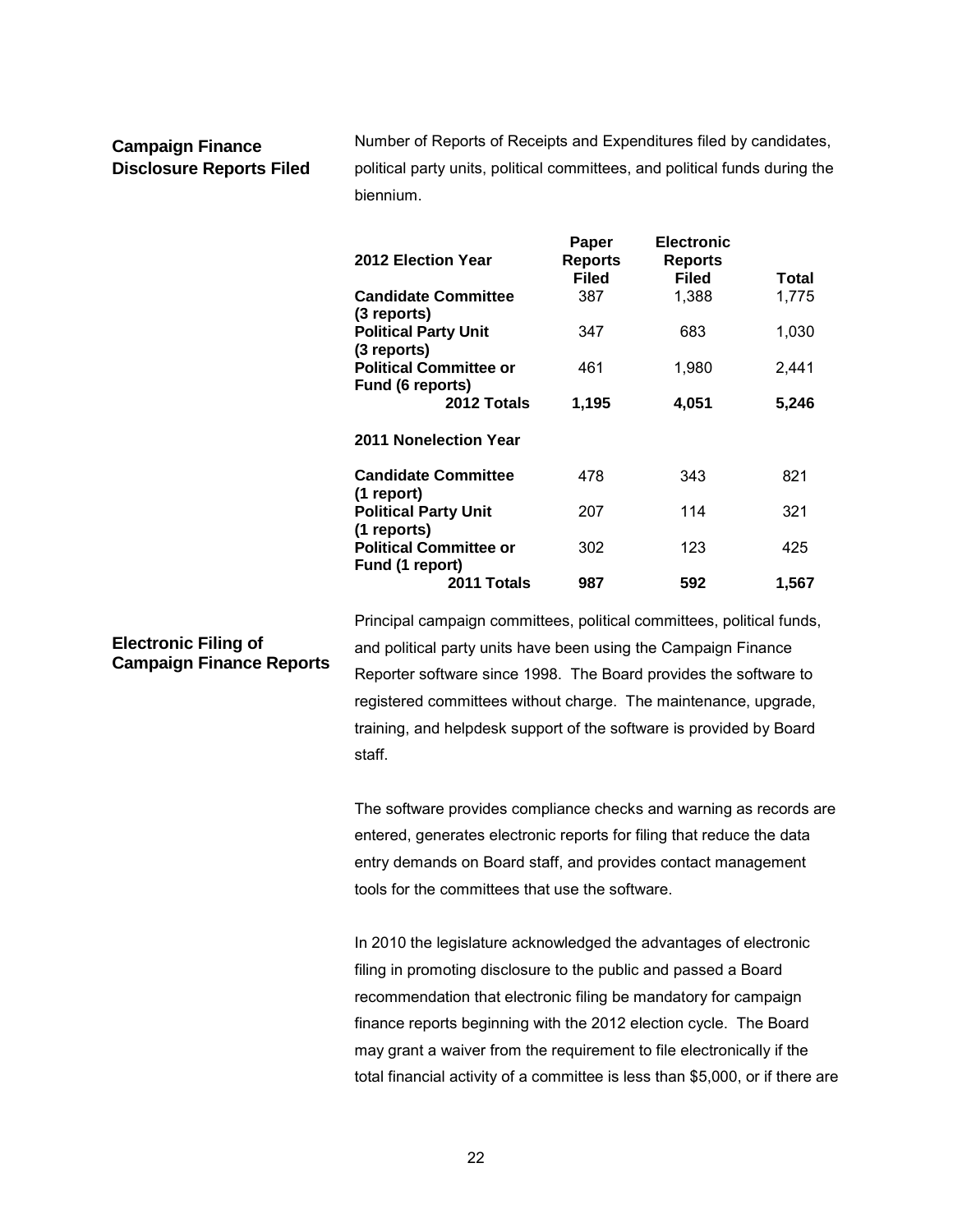technical or other valid reasons why the electronic filing requirement would be an unreasonable burden to the committee.

In 2012, Board developed and distributed a XML schema that is the standard for the electronic filing of campaign finance reports using a third party vendor's software. A total of sixteen committees filed electronically using the XML standard. The use of XML is also being incorporated into Campaign Finance Reporter so that the Board only needs to support one electronic file format.

| <b>Number of Committees Filing</b> | <b>Reporting</b><br>year | <b>Principal campaign</b><br>committees | <b>Political committees,</b><br>political funds, and<br>political party units |
|------------------------------------|--------------------------|-----------------------------------------|-------------------------------------------------------------------------------|
| <b>Electronically</b>              | 2012                     | 581                                     | 594                                                                           |
|                                    | 2011                     | 327                                     | 237                                                                           |
|                                    | 2010                     | 376                                     | 174                                                                           |
|                                    | 2009                     | 292                                     | 154                                                                           |
|                                    | 2008                     | 278                                     | 135                                                                           |
|                                    | 2007                     | 201                                     | 114                                                                           |
|                                    | 2006                     | 228                                     | 126                                                                           |
|                                    | 2005                     | 174                                     | 75                                                                            |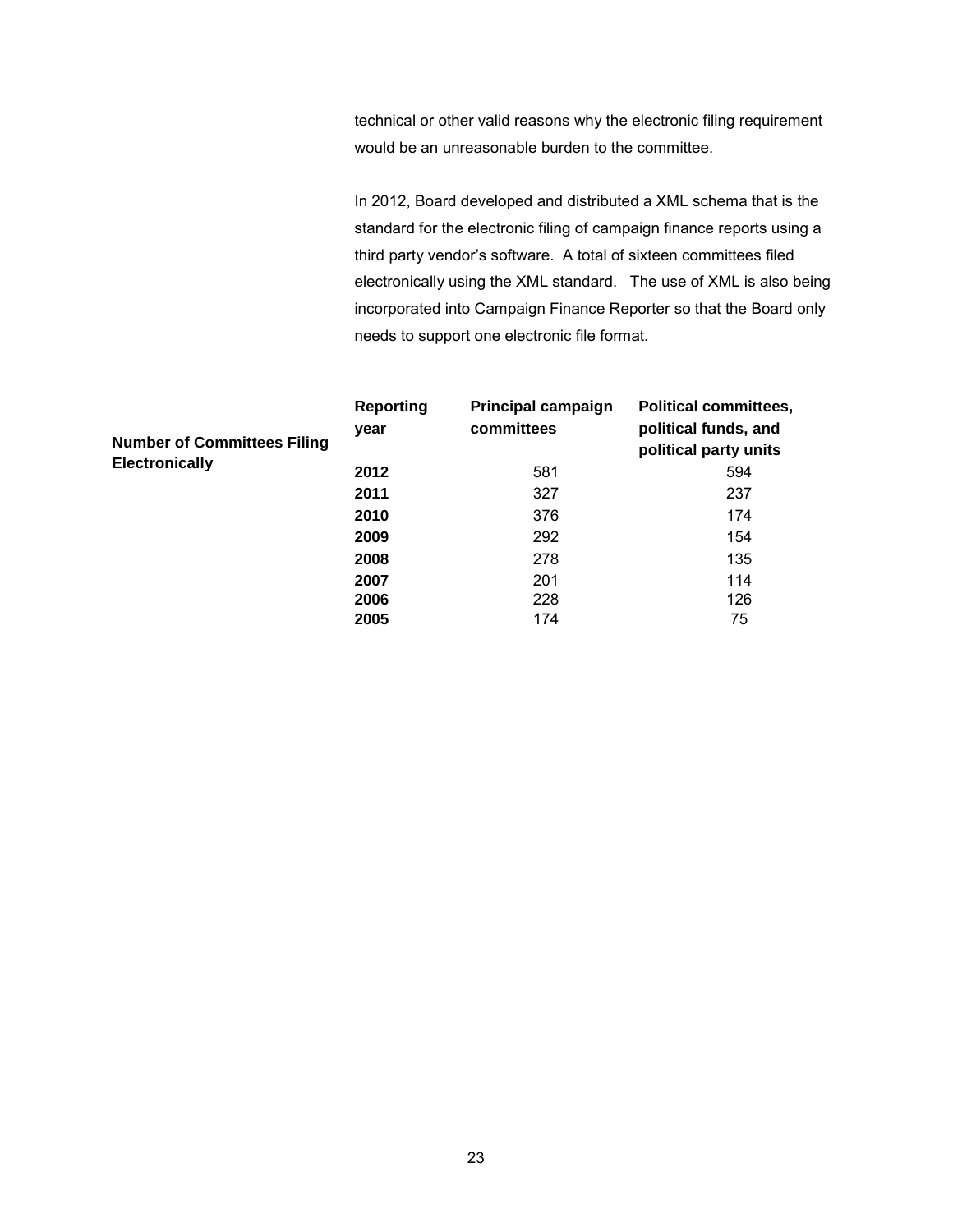## <span id="page-27-0"></span>**Public Subsidy Payments** The Board administers the distribution of payments for the state's public subsidy program, which provides public funding to qualified state candidates and the state committees of political parties.

### <span id="page-27-1"></span>**Payments Made for the 2012 State General Election**

To be eligible to participate in the public subsidy program, a candidate must sign and file a public subsidy agreement with the Board in which the candidate agrees to abide by statutory campaign expenditure limits and to limit contributions by the candidate to the candidate's principal campaign committee. A candidate must also raise a specified amount in individual contributions and file an affidavit stating that this requirement has been met. Overall 383 of the 446 candidates who filed for a legislative office in 2012 (or 85%) voluntarily signed public subsidy agreements.

The Campaign Finance and Public Disclosure Board distributed \$1,949,951 in public subsidy payments to 348 candidates in 2012 (fiscal year 2013). The 348 candidates who received a public subsidy payment represent 86% of the 404 major or minor party candidates who were on the general election ballot.

Public subsidy payments made by office and party in 2012 were as follows:

| Office              | DFL         | <b>RPM</b> | <b>IPMN</b> |
|---------------------|-------------|------------|-------------|
| <b>State Senate</b> | \$634.470   | \$348.792  | 0           |
| <b>State House</b>  | \$592.136   | \$365,447  | \$9,106     |
| Total               | \$1,226,606 | \$714,239  | \$9,106     |

#### **Political Contribution Refund Program**

By statute candidates who sign the public subsidy agreement and political parties are allowed to give political contribution refund receipts to individual contributors. The political contribution refund program was not funded in fiscal years 2012 and 2013.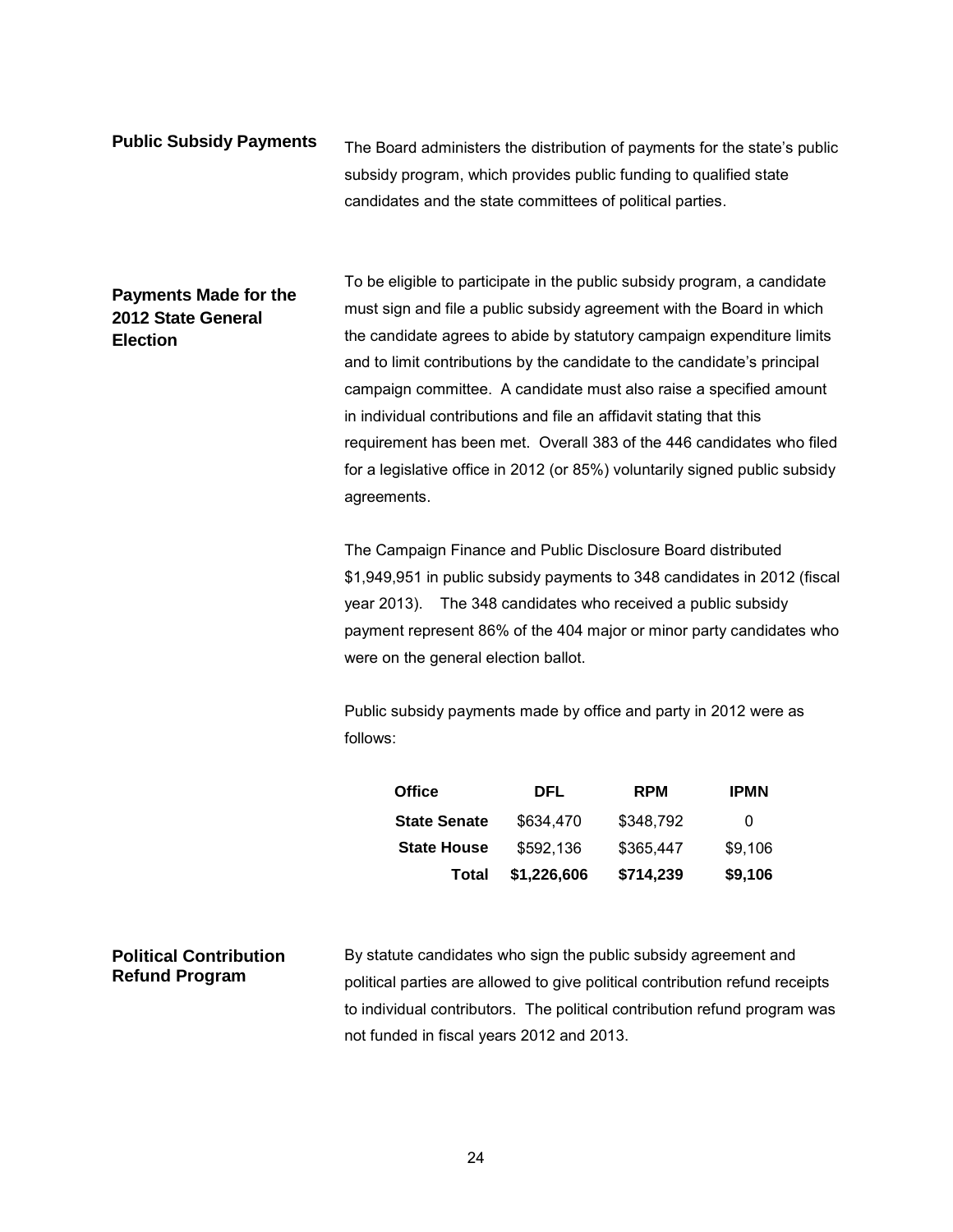<span id="page-28-0"></span>

| <b>Political Party Payments</b> | The state committees of political parties receive 10% of the tax check- |          |          |
|---------------------------------|-------------------------------------------------------------------------|----------|----------|
|                                 | offs to the party account of the State Elections Campaign Fund.         |          |          |
|                                 | Based on monthly certification from the Department of Revenue for the   |          |          |
|                                 | 2012 – 2013 biennium payments to political parties were as follows:     |          |          |
|                                 | Party                                                                   | FY 2012  | FY 2013  |
|                                 | Democratic Farmer Labor                                                 | \$43,801 | \$42,304 |
|                                 | Green Party of Minnesota                                                | \$2,631  | \$467    |
|                                 | Independence Party of Minnesota                                         | \$5,210  | \$5,474  |
|                                 | <b>Grassroots Party</b>                                                 | \$411    | \$435    |
|                                 | Republican Party of Minnesota                                           | \$22,928 | \$21,726 |
|                                 | Total Payments to State Party Committees:                               | \$74,983 | \$70,407 |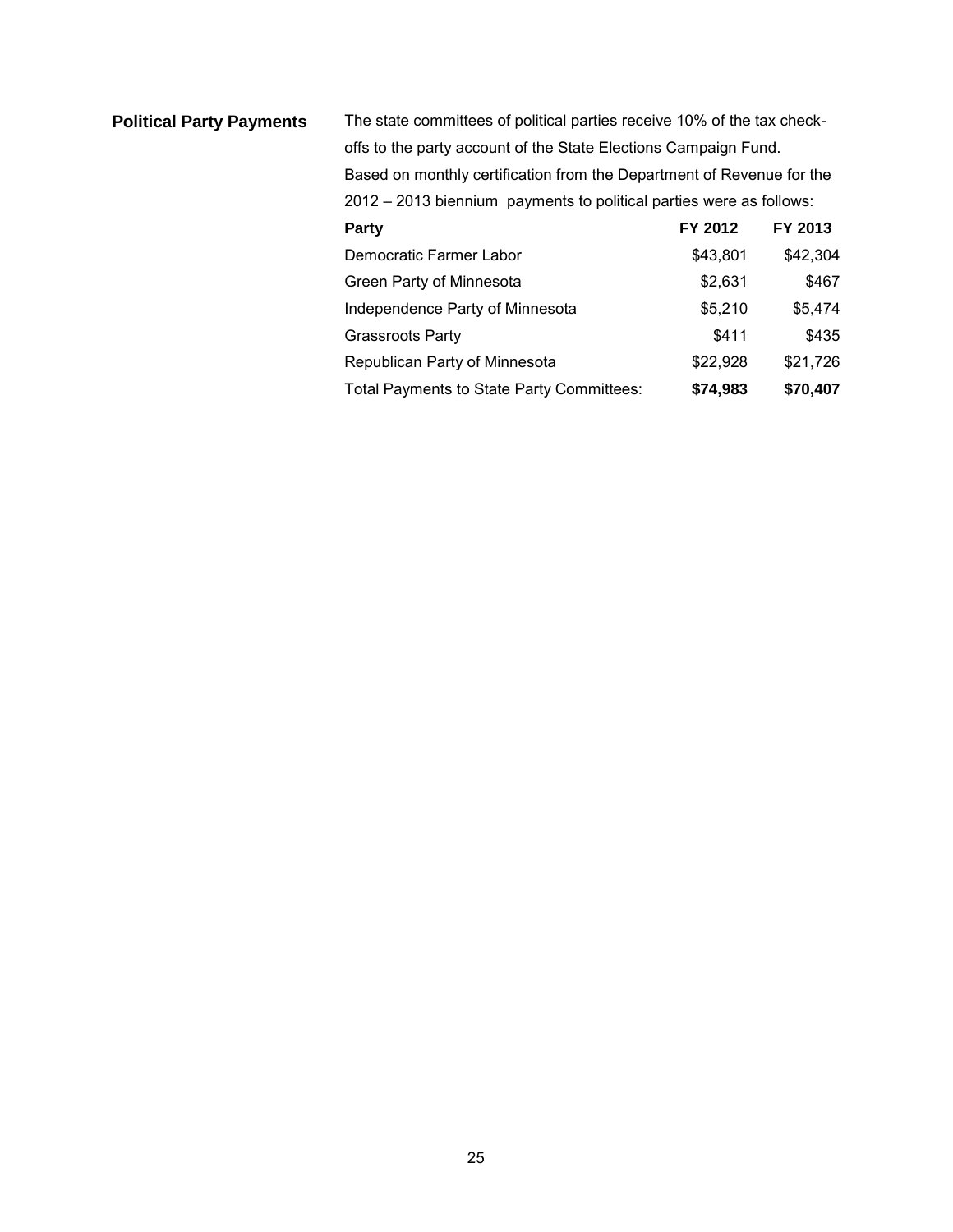#### <span id="page-29-0"></span>**Campaign Finance Enforcement Actions**

The Board conducts investigations of possible violations of the provisions of Chapter 10A. An investigation is started in response to a complaint filed with the Board, or may be initiated by staff based on information disclosed on documents filed with the Board.

Investigations of possible violations of the contribution limits for a candidate, or the expenditure limit for a candidate who signs the public subsidy agreement, are typically resolved with the Board offering a conciliation agreement. The conciliation agreement will set the terms under which excess contributions are returned, and provide for a civil penalty to the committee for exceeding the contribution or expenditure limit.

Investigations of other possible violations of Chapter 10A are resolved through the issuing a Board finding. The Board issues findings if there is probable cause to believe that a violation of Chapter 10A occurred, and will issue a finding stating that there is no probable cause to believe a violation occurred if warranted.

During fiscal year 2012 the Board issued thirty seven conciliation agreements to resolve violations of Chapter 10A. In fiscal year 2013 an additional fourteen conciliation agreements were offered.

In fiscal year 2012 the Board issued nineteen findings to conclude investigations. Of that total ten were in response to a complaint filed with the Board. In fiscal year 2013 the Board issued thirty-one findings, with seventeen of that total in response to complaints filed with the Board.

To ensure compliance with disclosure deadlines Chapter 10A provides for late fees applied at the rate of \$25 dollars a day for year-end Reports of Receipts and Expenditures, and \$50 a day for pre-primaryelection and pre-general-election Reports of Receipts and Expenditures. Disclosure reports that are filed after a \$1,000 late fee has accumulated may also be subject to an additional \$1,000 civil penalty.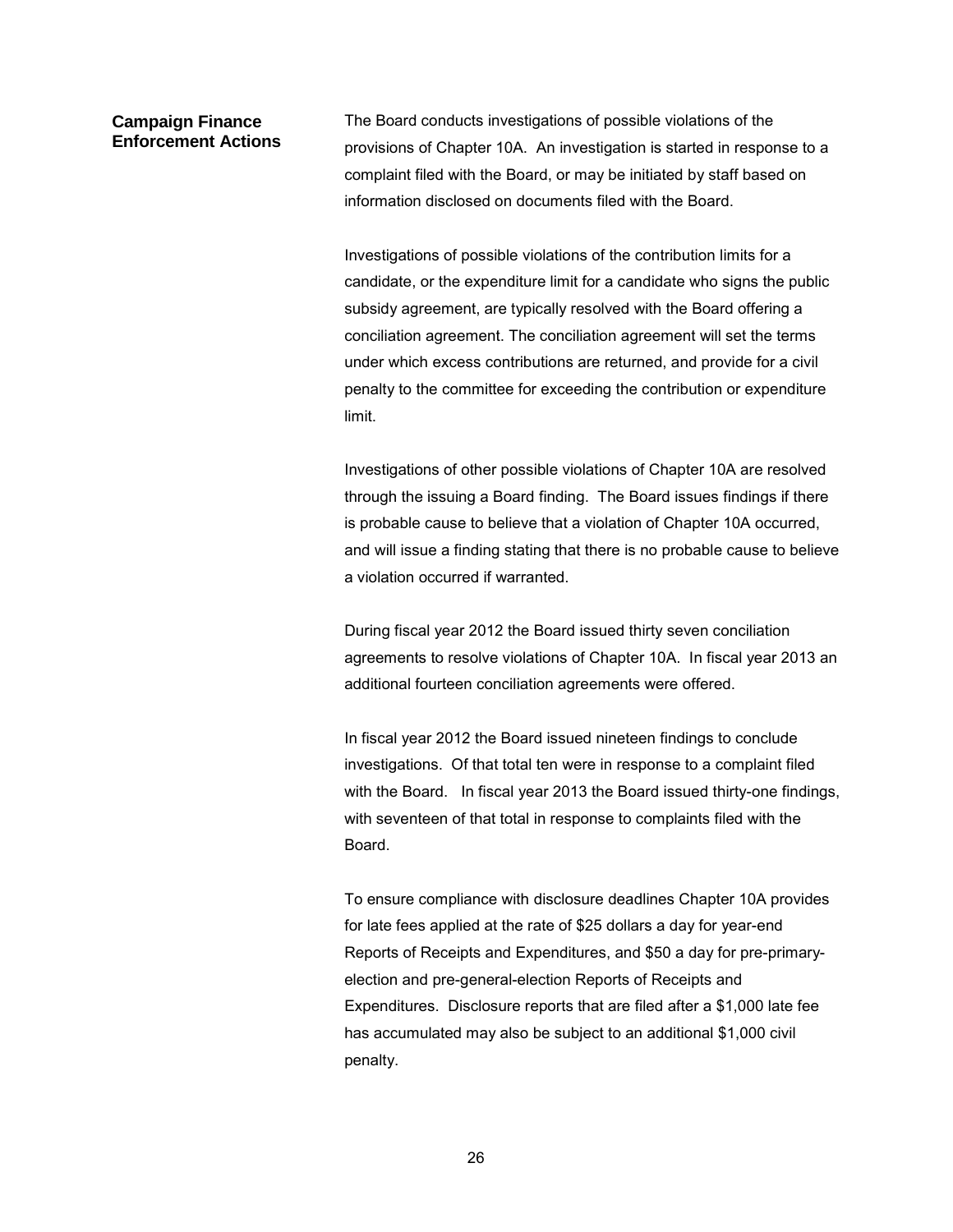Civil penalties and late fees collected by the Board are deposited in the state general fund. A breakdown of late fees and civil penalties collected through enforcement of the campaign finance program is provided on page 37.

#### <span id="page-30-0"></span>**LOBBYIST PROGRAM**

#### <span id="page-30-1"></span>**Program Overview** The Board administers the provisions of Chapter 10A that govern registration and public disclosure by lobbyists and principals attempting to influence state legislative action, administrative action, and the official action of metropolitan governmental units.

Lobbyists are required to report disbursements for lobbying purposes to the Campaign Finance and Public Disclosure Board two times each year (January 15 and June 15). On the June  $15<sup>th</sup>$  report the lobbyist must provide a general description of the subject(s) lobbied on during the previous 12 months.

Individuals or associations that hire lobbyists or spend \$50,000 or more to influence legislative action, administrative action, or the official action of certain metropolitan governmental units, are principals and are required to file an annual report disclosing total expenditures on these efforts. The report is due March  $15<sup>th</sup>$ , and covers the prior calendar year.

<span id="page-30-2"></span>**Legislative Action During the biennium the legislature passed the following changes to** statutes regulating lobbyists and principals.

- Principals must report the amount spent to influence administrative action by the Minnesota Public Utilities Commission separately from all other lobbying expenditures in Minnesota.
- Lobbyists and principals may provide legislators and legislative staff food and beverages at a meal, reception, or event if all legislators are invited to the event and the invitation is made not less than five days prior to the event.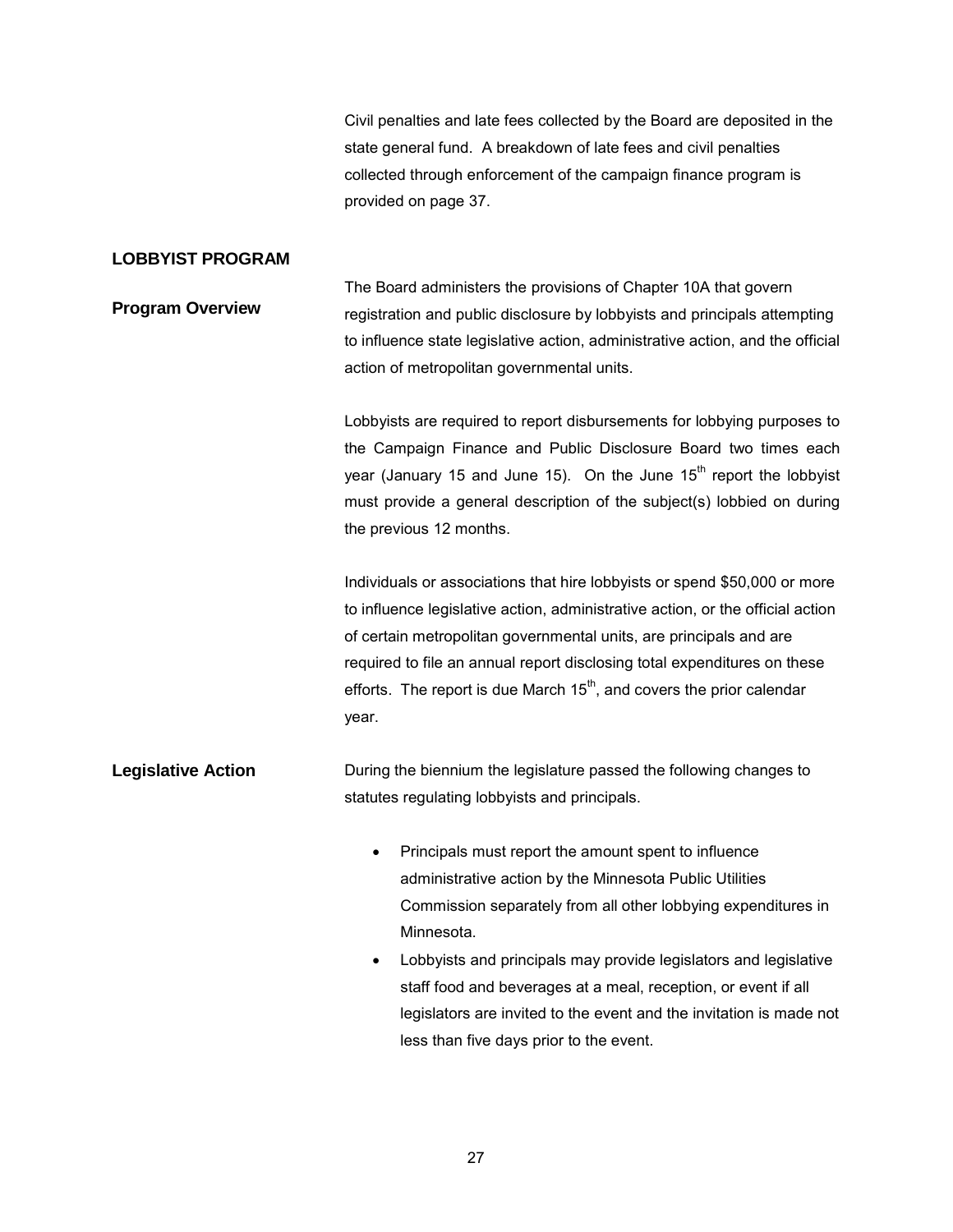• If a lobbyist or principal fails to file a report required by Chapter 10A the board may impose a late fee of \$25 per day, starting on the day after the report was due. The maximum late fee that may accrue for a report was raised from \$100 to \$1,000.

#### <span id="page-31-0"></span>**Advisory Opinions Issued Related to the Lobbying Program**

• Advisory Opinion 429 considered a situation where a principal hired a law firm under an annual retainer agreement to provide a wide range of government affairs services over the course of a year. The opinion answered questions about what costs must be reported on each lobbyist disbursement report and what costs should be included in the total amount reported on the annual principal report.

#### <span id="page-31-1"></span>**Lobbyist Disbursement Reports**

The Board has developed a web based reporting system for lobbyists. Use of the system is voluntary, but as shown below it is used by most lobbyists as the reporting method of choice. Lobbyist disbursement reports are available for review on the Board web site.

| <b>Reporting year</b> | <b>Reports filed</b> | <b>Electronically filed</b> |
|-----------------------|----------------------|-----------------------------|
| 2012                  | 3,823                | 93%                         |
| 2011                  | 3,959                | 94%                         |
| 2010                  | 3,950                | 98%                         |
| 2009                  | 4,028                | 93%                         |
| 2008                  | 4,022                | 92%                         |
| 2007                  | 3,798                | 90%                         |
| 2006                  | 3,445                | 88%                         |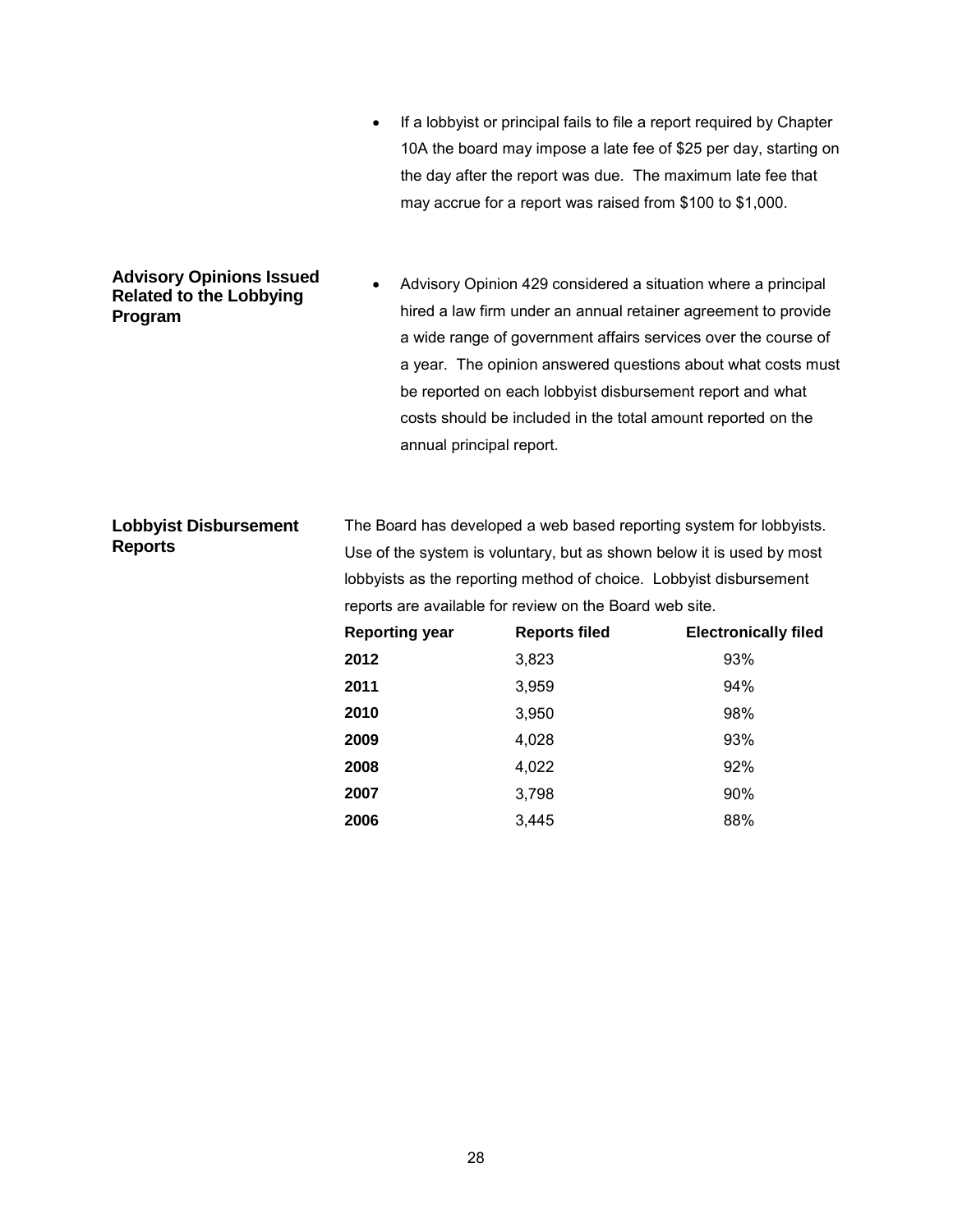## <span id="page-32-0"></span>**Principal Expenditures** Chapter 10A requires principals to file an annual report disclosing expenditures made in Minnesota to influence legislative, administrative, or official actions by a metropolitan governmental unit. The disclosure is a single number which may be rounded to the nearest \$20,000. Starting in 2012 principals were required to break out the amount spent influencing administrative action of the Minnesota Public Utilities Commission from all other lobbying. Principal expenditures for the last four calendar years are shown below.

|      | <b>All Other Lobbying</b><br>in Minnesota | <b>MN Public</b><br><b>Utilities</b><br><b>Commission</b> | Total        |
|------|-------------------------------------------|-----------------------------------------------------------|--------------|
| 2012 | \$59,060,155                              | \$2,749,590                                               | \$61,809,745 |
| 2011 | \$65,241,174                              |                                                           | \$65,241,174 |
| 2010 | \$59,172,799                              |                                                           | \$59,172,799 |
| 2009 | \$62,909,757                              |                                                           | \$62,909,757 |

#### <span id="page-32-1"></span>**Lobbyist Program Enforcement Actions**

The Board completed five investigations and issued five findings regarding the requirement to register as a lobbyist or report as a principal during the biennium. In addition during the biennium four lobbyists were penalized for making contributions to candidates during a legislative session and three lobbyists were fined for making a contribution without providing their lobbyist registration number.

Information on late fees and civil penalties paid by lobbyist and principals for missing a report filing deadline is found on page 37.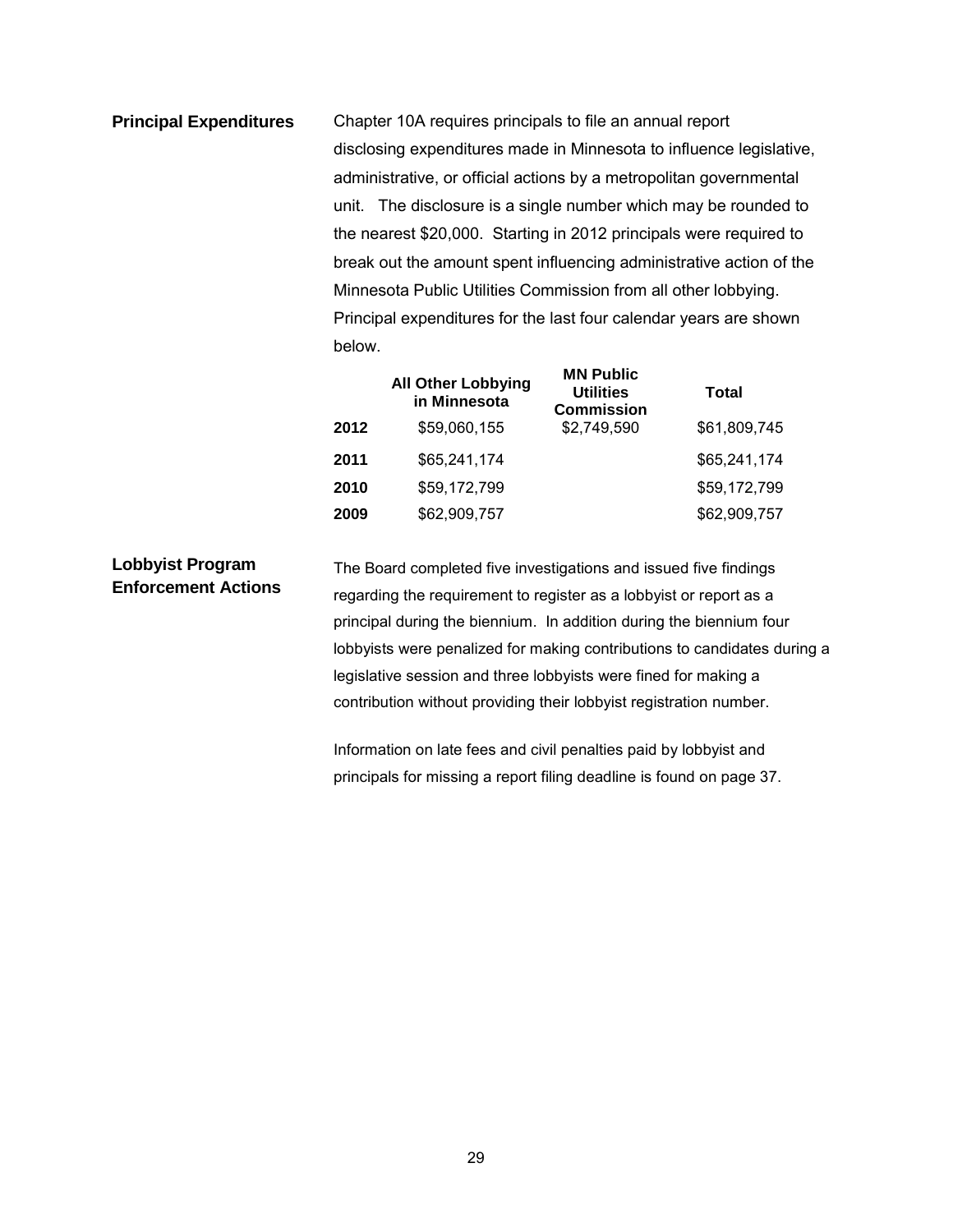#### <span id="page-33-0"></span>**ECONOMIC INTEREST PROGRAM**

<span id="page-33-2"></span><span id="page-33-1"></span>

| <b>Program Overview</b>   | The Board administers the provisions of Chapter 10A of the<br>Minnesota Statutes that govern disclosure of economic interests by<br>public officials and local officials in metropolitan governmental units.<br>There are 2,273 public officials who file with the Board. Local officials<br>use forms developed by the Board, but file with the local government<br>unit.<br>Original statements of economic interest must be filed at the time of<br>appointment, or for candidates, when the candidate files for office. All<br>incumbent candidates and appointed officials must file annually by                                                                                                                                                                                                                                                                                                                                                  |
|---------------------------|--------------------------------------------------------------------------------------------------------------------------------------------------------------------------------------------------------------------------------------------------------------------------------------------------------------------------------------------------------------------------------------------------------------------------------------------------------------------------------------------------------------------------------------------------------------------------------------------------------------------------------------------------------------------------------------------------------------------------------------------------------------------------------------------------------------------------------------------------------------------------------------------------------------------------------------------------------|
|                           | April 15th of each year a supplemental statement if there are changes                                                                                                                                                                                                                                                                                                                                                                                                                                                                                                                                                                                                                                                                                                                                                                                                                                                                                  |
|                           | to be reported from the previously filed statement. The Board has<br>developed a web based system for submitting supplemental                                                                                                                                                                                                                                                                                                                                                                                                                                                                                                                                                                                                                                                                                                                                                                                                                          |
|                           | economic interest statements.                                                                                                                                                                                                                                                                                                                                                                                                                                                                                                                                                                                                                                                                                                                                                                                                                                                                                                                          |
| <b>Legislative Action</b> | The 2013 legislative session produced the following change to the<br>economic interest program.<br><b>Expansion of definition of public officials</b><br>$\bullet$<br>Public officials must file statements of economic interests with<br>the Board and are subject to limited conflict of interest and<br>representation disclosure provisions. The definition of public<br>officials is expanded to include legislative fiscal, research,<br>and legal staff. The definition is also expanded to include<br>judges and all county commissioners (metropolitan area<br>county commissioners were already defined as local officials<br>and filed economic interest statements with their counties).<br>Only the economic interest disclosure provisions are<br>applicable to judges. Judicial conflicts of interest and conduct<br>matters are regulated by the Board of Judicial Standards, not<br>the Campaign Finance and Public Disclosure Board. |
|                           | The legislature also expanded the definition of public official                                                                                                                                                                                                                                                                                                                                                                                                                                                                                                                                                                                                                                                                                                                                                                                                                                                                                        |
|                           | to include members of the Minnesota Sports Facilities                                                                                                                                                                                                                                                                                                                                                                                                                                                                                                                                                                                                                                                                                                                                                                                                                                                                                                  |
|                           | Authority, Minnesota Insurance Marketplace Board, Greater                                                                                                                                                                                                                                                                                                                                                                                                                                                                                                                                                                                                                                                                                                                                                                                                                                                                                              |

Minnesota Regional Parks and Trails Commission, the Destination Medical Center Corporation, and the Dairy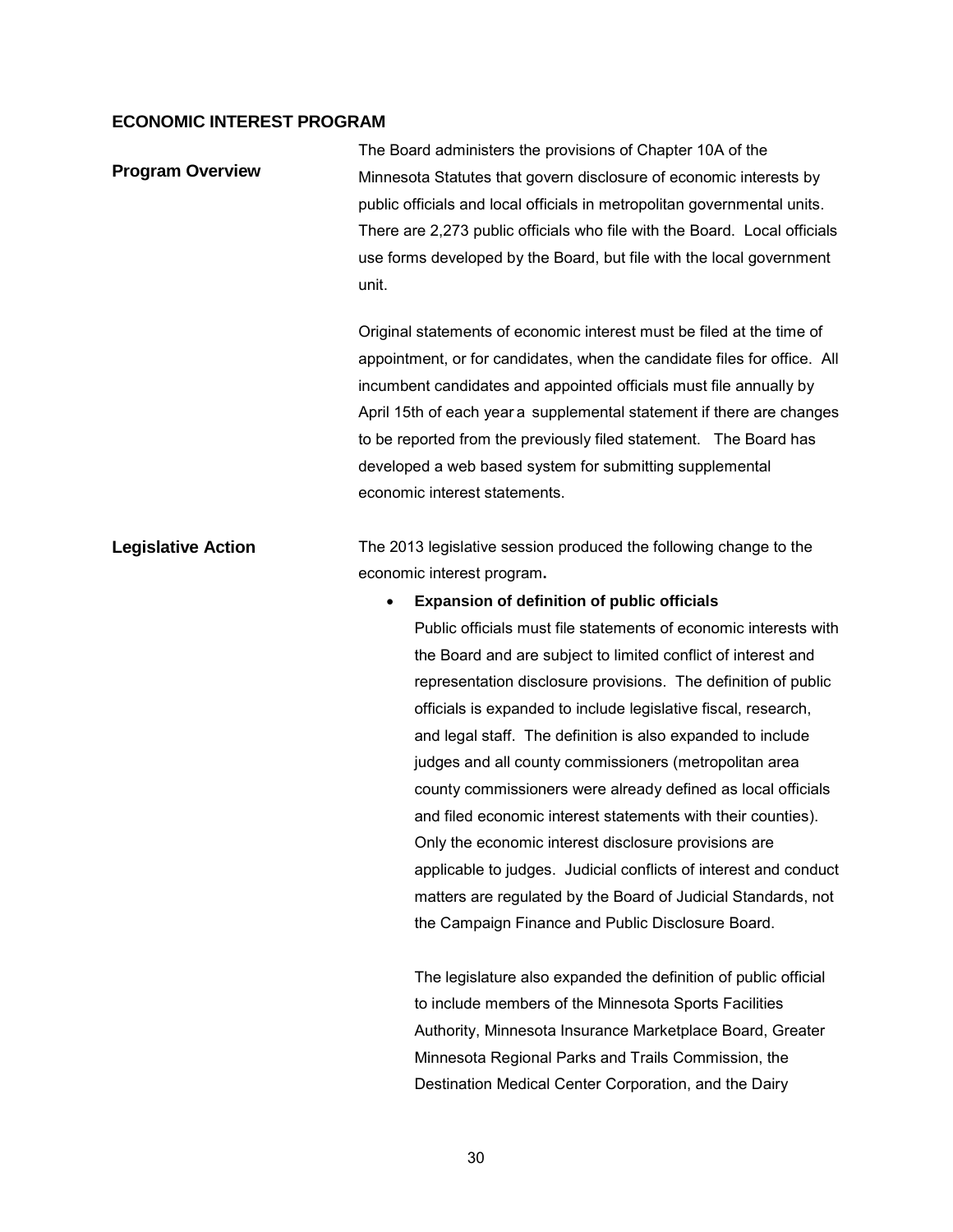Research, Teaching, and Consumer Education Authority.

<span id="page-34-0"></span>**Advisory Opinions Issued** • Advisory Opinion 431 considered whether a school or park board member had a conflict of interest when the member was asked to vote on a matter that would substantially affect the financial interests of the school district or the park board. The opinion provided that under Chapter 10A, a conflict of interest exists only when the vote in question would substantially affect the official's own financial interests or those of an associated business. The opinion stated that a governmental entity was not a business or an associated business and therefore the vote presented no conflict of interest for the official.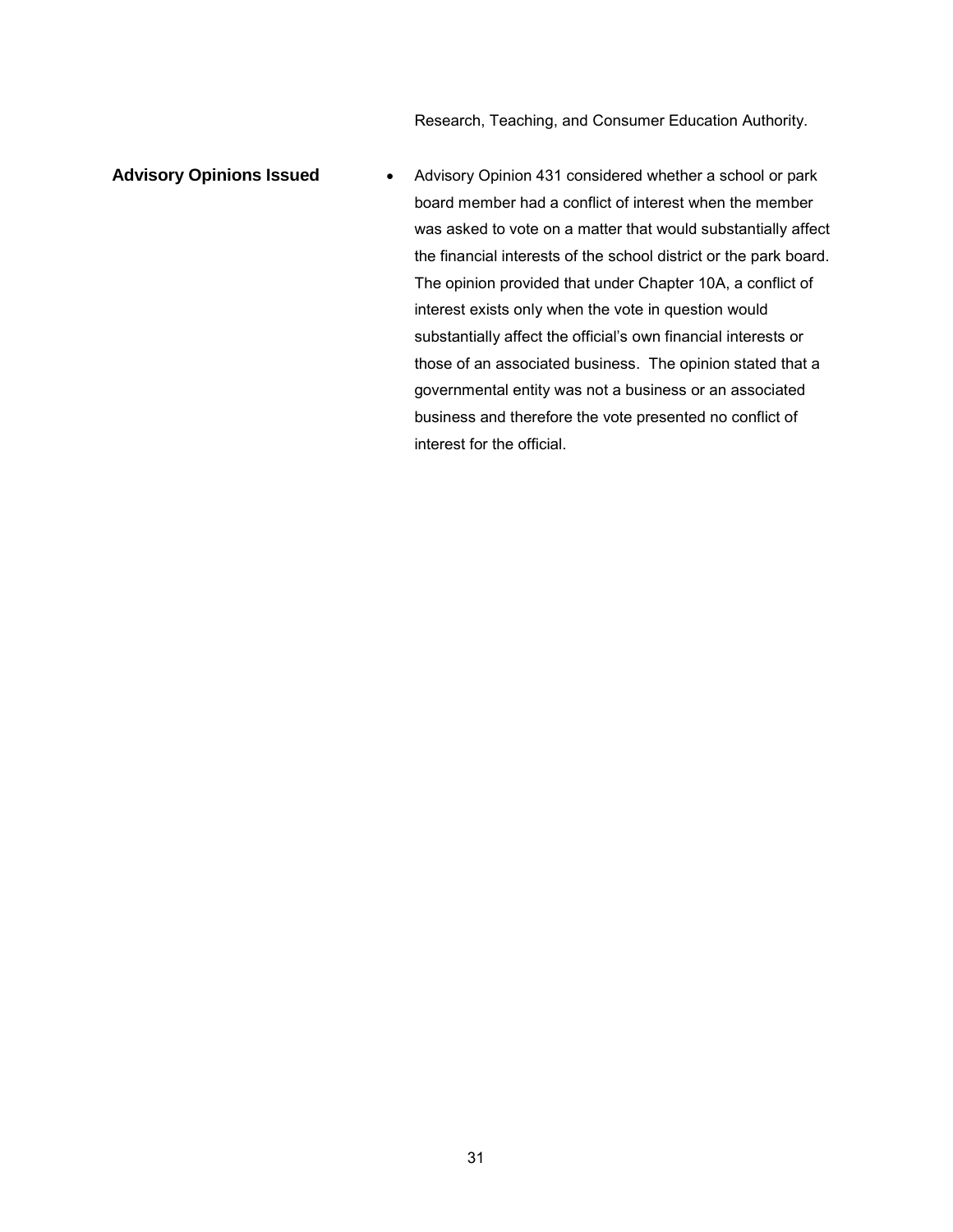### <span id="page-35-0"></span>**OTHER BOARD PROGRAMS**

| <b>Potential Conflict of</b><br><b>Interest</b>                                                 | A public or local official who in the discharge of the official's duties<br>would be required to take an action or make a decision that would<br>substantially affect the official's financial interests or those of an<br>associated business must under certain circumstances file a Potential<br>Conflict of Interest Notice, or a written statement describing the<br>potential conflict. If there is insufficient time to comply with the written<br>requirements, oral notice must be given to the official's immediate<br>supervisor of the possible conflict. If the official is not permitted or is<br>otherwise unable to abstain from action in connection with the matter.<br>the public official must file the notice with the Board and a local official<br>must file with the governing body of the official's political subdivision.<br>The statement must be filed within one week of the action taken. |
|-------------------------------------------------------------------------------------------------|--------------------------------------------------------------------------------------------------------------------------------------------------------------------------------------------------------------------------------------------------------------------------------------------------------------------------------------------------------------------------------------------------------------------------------------------------------------------------------------------------------------------------------------------------------------------------------------------------------------------------------------------------------------------------------------------------------------------------------------------------------------------------------------------------------------------------------------------------------------------------------------------------------------------------|
| <b>Public Employees</b><br><b>Retirement Association</b><br>(PERA) Trustee<br><b>Candidates</b> | Candidates for election as PERA Trustees are required to file certain<br>campaign finance disclosure reports with the Campaign Finance and<br>Public Disclosure Board under Minn. Stat. § 353.03, subd. 1.<br>Under this statute, the Board prescribes and furnishes to trustee<br>candidates the reporting form and instructions for completing the form.                                                                                                                                                                                                                                                                                                                                                                                                                                                                                                                                                               |
| Enterprise Minnesota, Inc.                                                                      | The agency name was changed from Minnesota Technology, Inc (MTI)<br>to Enterprise Minnesota, Inc. in 2008. Minn. Stats. §§ 116O.03 and<br>1160.04 require certain disclosure by the board of directors and the<br>president of Enterprise Minnesota upon appointment and annually<br>thereafter during their terms in office. Under these statutes, the Board<br>prescribes and furnishes to the directors and president the reporting form<br>and instructions for completing the form.                                                                                                                                                                                                                                                                                                                                                                                                                                 |
| <b>State Board of Investment</b><br>(SBI)                                                       | Minn. Stat. § 11A.075 requires certain disclosure by SBI members upon<br>appointment and SBI employees upon hire and by both annually until<br>termination of appointment or employment. Under this statute, the Board<br>prescribes and furnishes to the members and employees the reporting<br>form and instructions for completing the form.                                                                                                                                                                                                                                                                                                                                                                                                                                                                                                                                                                          |
| <b>Representation</b><br><b>Disclosure</b>                                                      | A public official who represents a client for a fee before any individual<br>board, commission, or agency that has rule making authority in a hearing                                                                                                                                                                                                                                                                                                                                                                                                                                                                                                                                                                                                                                                                                                                                                                    |

32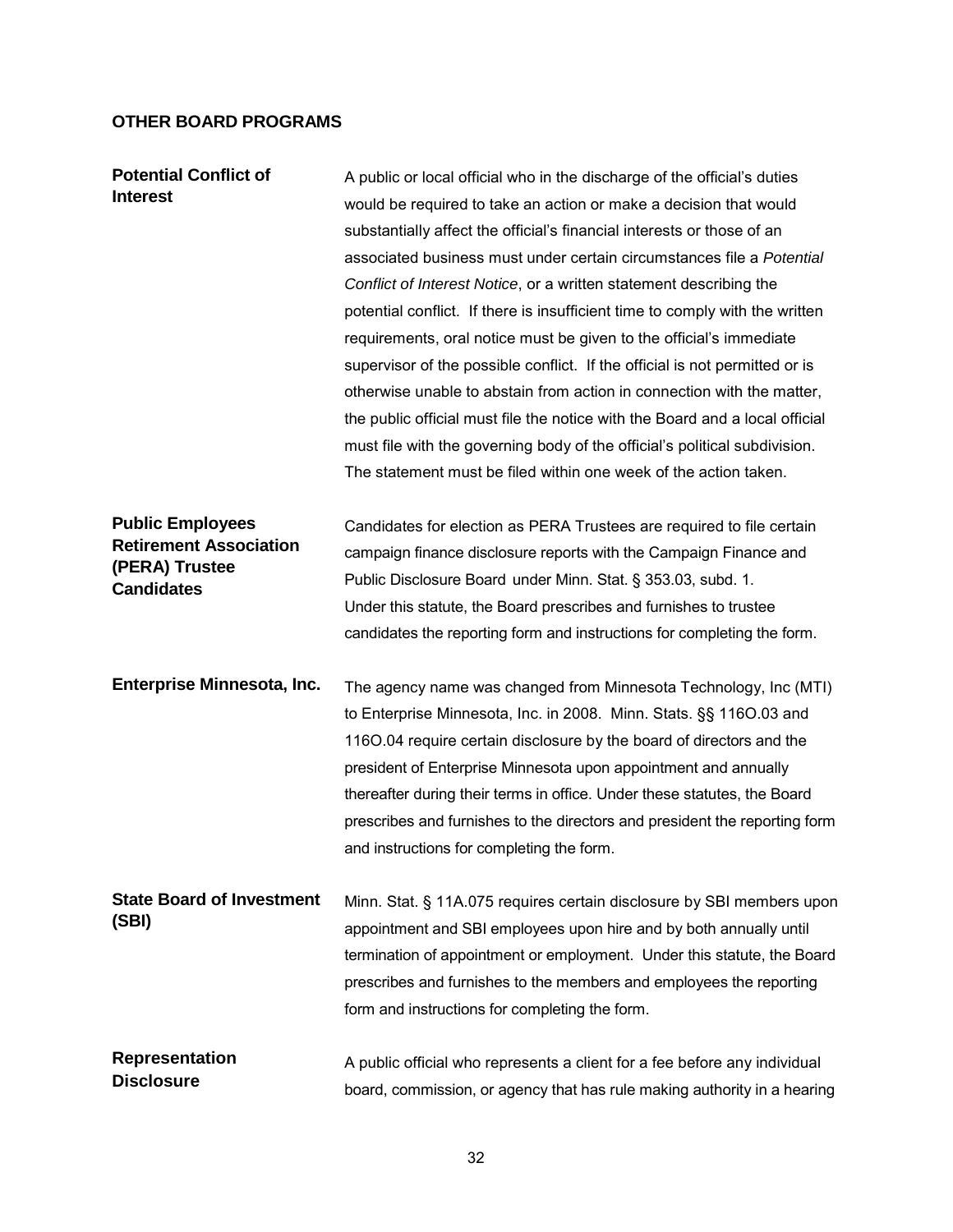conducted under Minnesota Statutes Chapter 14, and in the cases of rate setting, power plant and powerline siting, and granting of certificates of need under Minn. Stat. § 216B.243, must file a *Representation Disclosure Statement* within 14 days after the appearance has taken place, disclosing the official's part in the action.

**Local Pension Plans** Members of a governing board of a covered pension plan and the chief administrative officer of the plan are required to file certain statements of economic interest with the governing board under Minn. Stat. § 356A.06, subd. 4.

> The Office of the State Auditor prescribes the statement and instructions for completing the statement. The chief administrative officer of each covered pension plan must submit to the Campaign Finance and Public Disclosure Board a certified list of all pension board members who filed statements with the pension board no later than January 15th. Approximately 755 pension plans are required to file with the Board under this law. The Board does not have jurisdiction over enforcement of this certification requirement.

#### <span id="page-36-0"></span>**STAFF DUTIES**

**Executive Director Facilitate achievement of the Board's goals and objectives. Set agenda** and prepare materials for Board and committee meetings. Direct all agency and staff operations. Draft advisory opinions for Board consideration. Serve as the Board's representative to the Legislature and the Executive Branch. Educate and assist clients in compliance with reporting requirements, limits, and prohibitions. Administer the preparation of the biennial budget.

**Assistant Executive Director** Serve as advisor to the Executive Director and assist in management of the operations for the agency. Conduct complex investigations and prepare drafts for Board consideration. Reconcile and report on the Board's financial systems. Supervise the agency's compliance programs and information resources. Administer the state public subsidy payment program.

33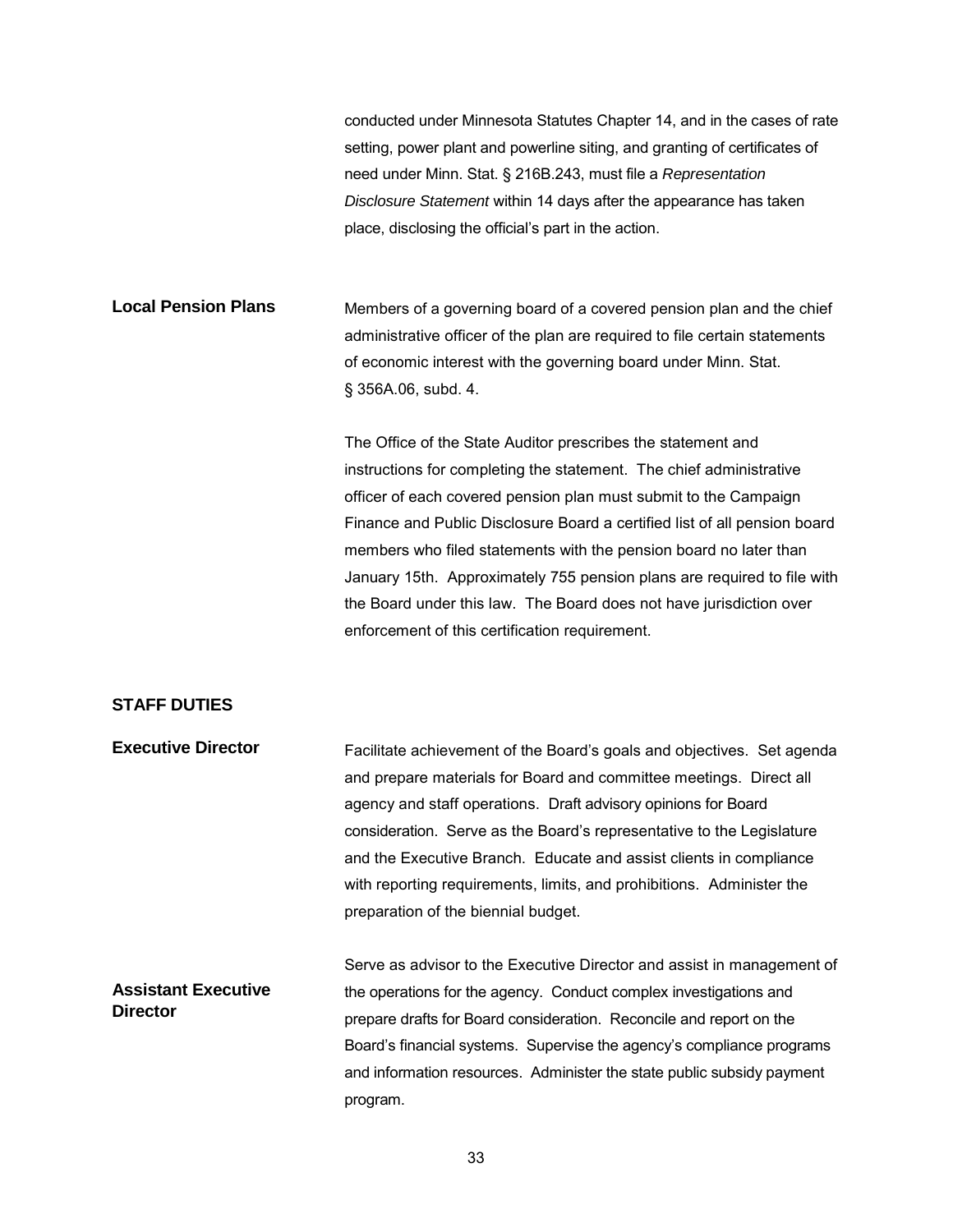**Management Analyst Perform analysis, make recommendations, and assist in (1) agency** administrative rulemaking; (2) performing legal analysis and drafting findings and orders for Board consideration; and (3) writing of handbooks and other materials for the Board's educational programs. Serve as an internal management consultant providing support and analysis to the Executive Director and Assistant Executive Director. **Compliance Officer Investigator** Investigate complaints and draft conciliation agreements and findings for Board consideration. Serve as investigative liaison to the Board, Executive Director, and Attorney General's office. Monitor cases for Revenue Recapture and Minnesota Department of Revenue Collections Division. Prepare and submit reports to the Department of Finance regarding civil penalties. Prepare and conduct training classes for clients on campaign finance reporting requirements. **Programs Administrator Office and Administrative Specialist Principal** Provide for distribution, collection, data entry, and filing of disclosure required by Chapter 10A. Collect, store, and retrieve data for the preparation and analysis of summaries of documents filed with the Board. Provide database advice and guidance to Board staff and clients. **Programs Assistant Office and Administrative Specialist Intermediate** Provide assistance with data entry and initial desk review for all filed reports. Assist with mailing, copying, and filing of all documents filed with the Board in all agency programs. Maintain agency receipts for deposit with the State Treasurer. Provide general administrative and program support. **Information Technology Specialist III**  Develop, maintain, and manage complex database applications to support administration of all Board programs and activities. Provide technical service, assistance and training to Board staff. Develop, administer, and provide technical support for the Board's website. Provide client training and support in the use of the Campaign Finance Reporter Software. **Information Technology Specialist III** Ensure that the technology resources of the Board support applicable business rules and statutory obligations. Provide application design development and administration in response to management requests. Provide high-level programming. Design and support multiple complex

relational databases.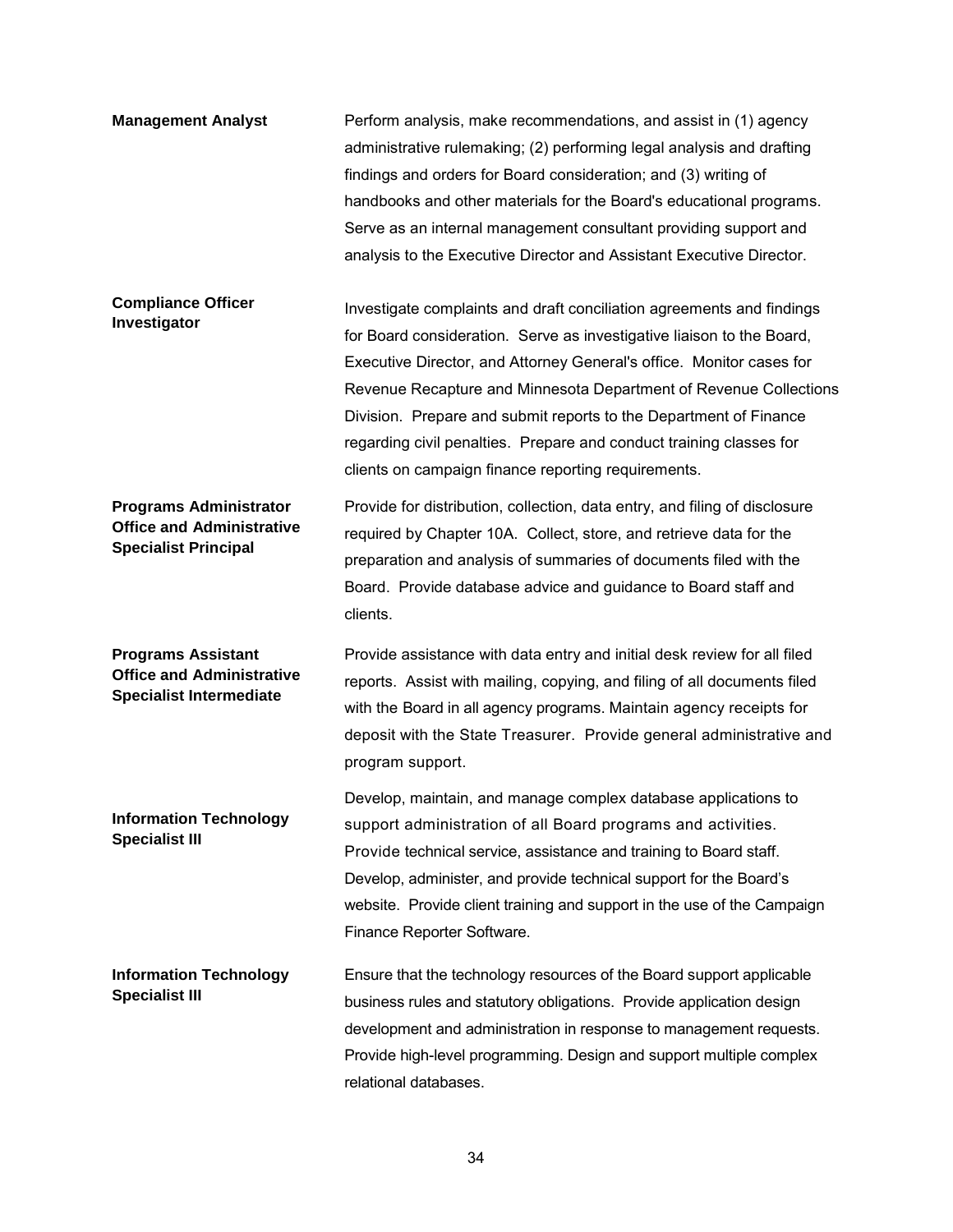#### <span id="page-38-0"></span>**Staff Salaries**

Fiscal Years 2012 and 2013

| <b>Position</b>                                   | <b>Staff</b>          | FY 2012   | FY 2013   |
|---------------------------------------------------|-----------------------|-----------|-----------|
| <b>Executive Director</b>                         | <b>Gary Goldsmith</b> | \$91,428  | \$103,737 |
| Assistant Executive Director                      | Jeffrey Sigurdson     | \$84,234  | \$86,985  |
| <b>Management Analyst 2</b>                       | Jodi Pope             | <b>NA</b> | \$26,726  |
| Investigator                                      | Joyce Larson          | \$48,629  | \$51,690  |
| Information Technology Specialist 3               | Jon Peterson          | \$55,702  | \$60,196  |
| Information Technology Specialist 3               | Jon Glass             | \$5,276   | <b>NA</b> |
| Information Technology Specialist 3               | <b>Gary Bauer</b>     | \$36,581  | \$52,729  |
| Office and Administrative Specialist Principal    | Marcia Waller         | \$38,259  | \$41,801  |
| Office and Administrative Specialist Intermediate | Elizabeth Schroeder   | \$30,049  | \$23,605  |
| <b>Total Salaries</b>                             |                       | \$390,158 | \$447,469 |

## <span id="page-38-1"></span>**BOARD FINANCIAL INFORMATION**

Biennial Budget Fiscal Years 2012 and 2013

| <b>Income Summary</b>                                    | FY 2012     | FY 2013     |
|----------------------------------------------------------|-------------|-------------|
|                                                          |             |             |
| Appropriation                                            | \$689,000   | \$689,000   |
| Carry forward from fiscal year 2012 to fiscal year 2013  |             | \$69,363    |
| Total                                                    | \$689,000   | \$758,363   |
|                                                          |             |             |
| <b>Expenditure Summary</b>                               |             |             |
| Operating budget expenditures                            | (\$619,637) | (\$755,620) |
| Operating budget balance forward to fiscal year 2013     | (69, 363)   |             |
|                                                          |             |             |
| <b>Returned to State General Fund at End of Biennium</b> |             | \$2,743     |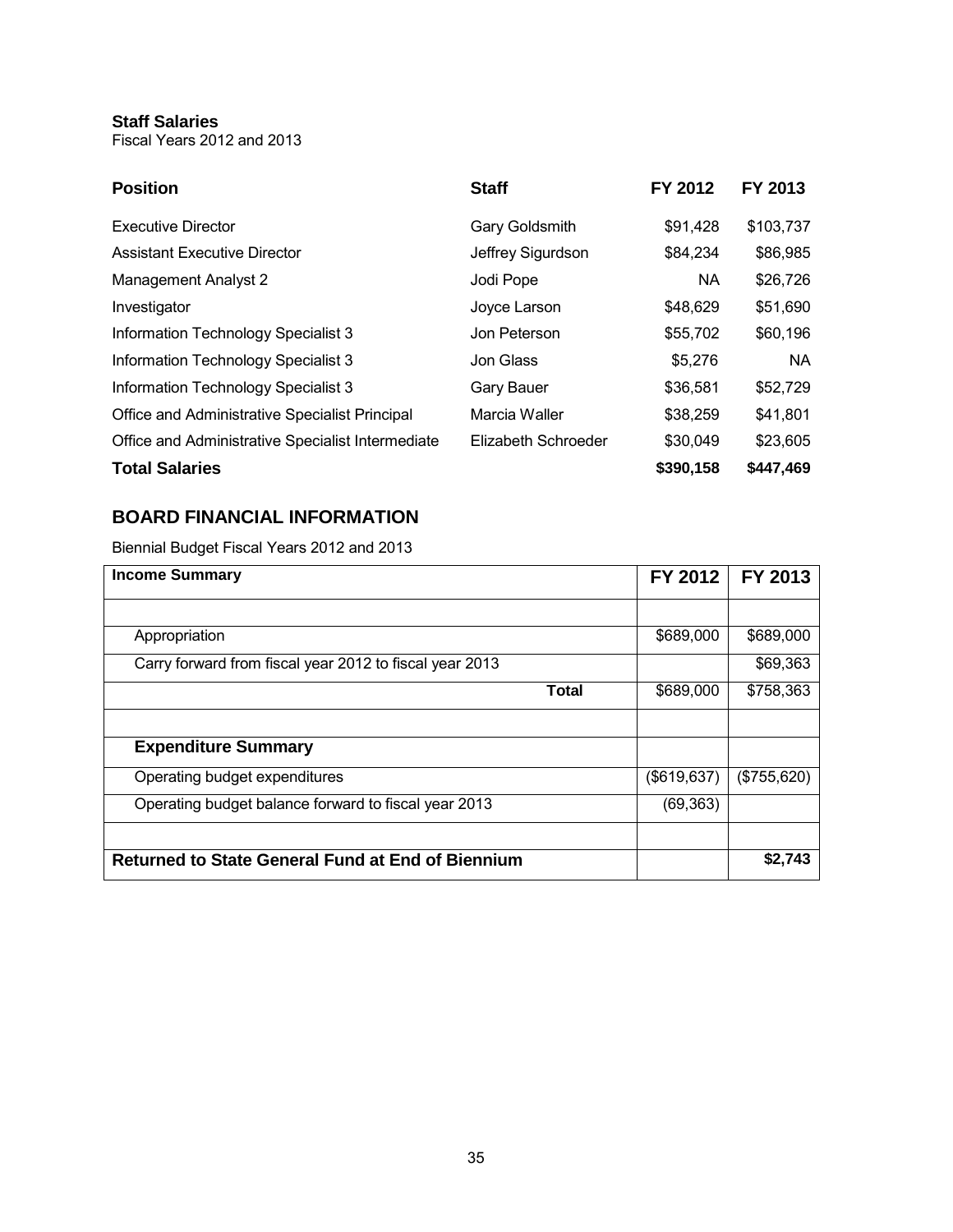#### <span id="page-39-0"></span>**Board Operating Budget**

The Campaign Finance and Public Disclosure Board is funded by a direct appropriation from the Minnesota Legislature. Over 80% of the Board's budget is used to pay the fixed costs of salary and benefits, rent, and postage for required mailings.

| <b>Salary and Benefits</b>                   | FY 2012   | FY 2013   |
|----------------------------------------------|-----------|-----------|
| Full time staff (salary and fringe)          | \$530,206 | \$596,070 |
| <b>Other Employee Costs</b>                  | \$4,805   | \$2,187   |
| Per diem                                     | \$3,355   | \$3,245   |
| <b>Salary and Benefits Sub Total</b>         | \$538,366 | \$601,502 |
|                                              |           |           |
| <b>Operating Expenses</b>                    |           |           |
| Office rent                                  | \$39,474  | \$39,474  |
| Postage                                      | \$8,076   | \$9,598   |
| Photocopy machine leases                     | \$3,777   | \$3,724   |
| <b>Travel</b>                                | \$3,272   | \$3,614   |
| Printing                                     | \$818     | \$1,214   |
| Board meeting expenses                       | \$2,667   | \$1,985   |
| Staff development                            | \$1,285   | \$2,140   |
| Subscriptions, Memberships                   | \$445     | \$445     |
| Supplies and Software                        | \$4,561   | \$14,161  |
| <b>MNIT</b> services                         | \$9,518   | \$8,336   |
| Court Reporter and Subpoena Costs            | \$4,333   | \$5,442   |
| <b>Administrative Hearings</b>               |           | \$3,232   |
| Equipment                                    | \$2,357   | \$39,657  |
| Information technology professional services |           | \$15,776  |
| Other purchased services                     | \$688     | \$5,320   |
| <b>Operating Expense Sub Total</b>           | \$81,271  | \$154,118 |
| <b>Board Operating Budget Total</b>          | \$619,637 | \$755,620 |